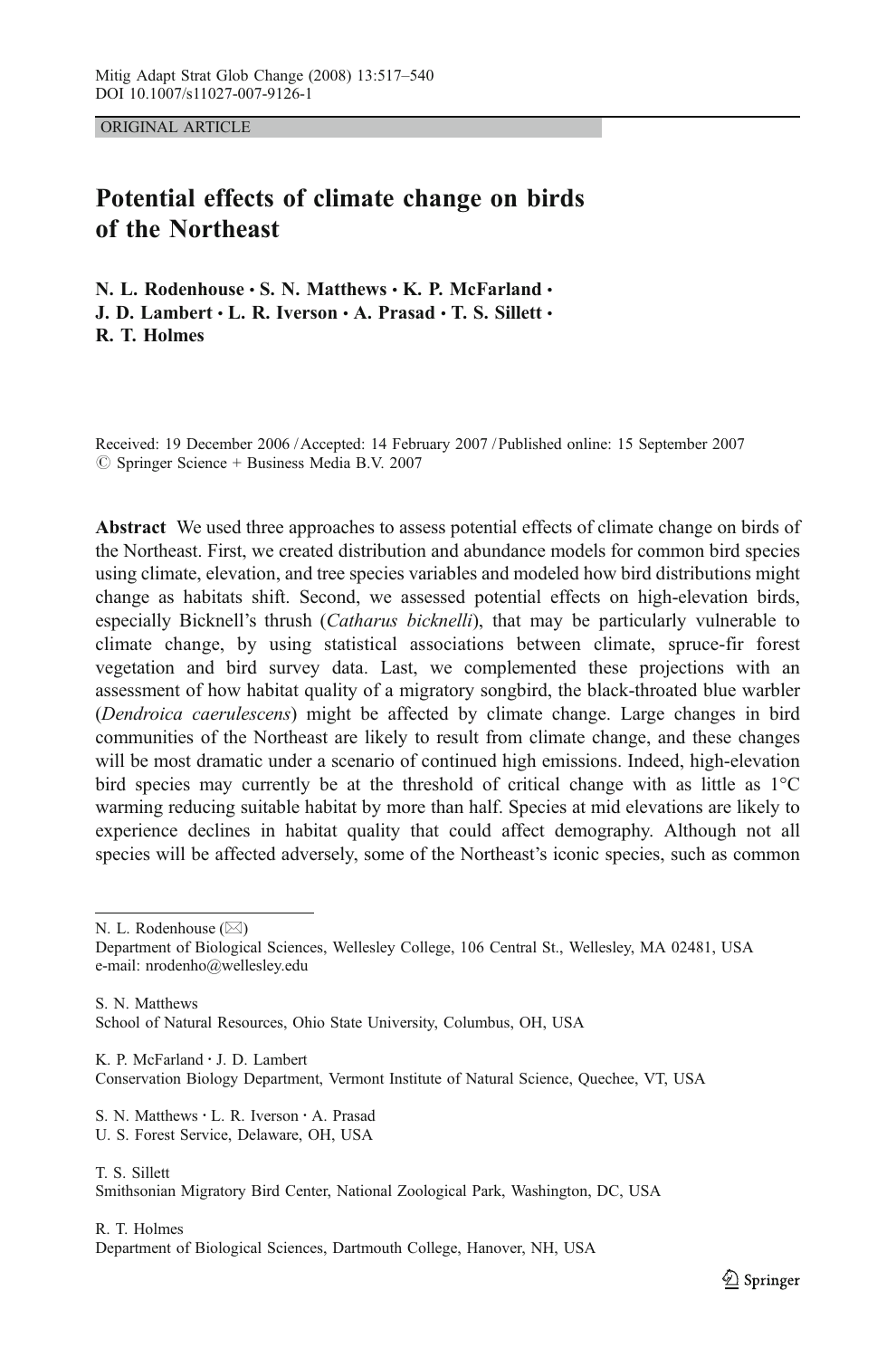<span id="page-1-0"></span>loon and black-capped chickadee, and some of its most abundant species, including several neotropical migrants, are projected to decline significantly in abundance under all climate change scenarios. No clear mitigation strategies are apparent, as shifts in species' abundances and ranges will occur across all habitat types and for species with widely differing ecologies.

**Keywords** Bicknell's thrush  $\cdot$  *Catharus bicknelli*  $\cdot$  Bird species modeling  $\cdot$  Climate change  $\cdot$ Black-throated blue warbler · Dendroica caerulescens · Habitat · High elevation · Northeast · Northern hardwoods . Spruce-fir. Random forests

# 1 Introduction

Climate exerts both direct and indirect effects on bird populations. Direct effects, such as late spring storms, may kill migrating birds (e.g., Zumeta and Holmes [1978\)](#page-23-0). Indirect effects are mediated by one or more other species. For example, Both et al. [\(2006](#page-21-0)) found that great tit (Parus major) populations collapsed where climate warming disrupted the synchrony between breeding pairs and the caterpillars they feed their nestlings. Climate change will therefore affect bird species in myriad ways, as it always has in the past. So what is new about anthropogenic climate change in the twenty-first century such that it may have unprecedented effects on bird populations?

Ongoing and projected climate change in the Northeast differs from that experienced by bird species in recent evolutionary history in a number of critical ways: the magnitude of change is expected to be larger, the rate of change will be more rapid and directional (warmer and wetter), and the variability of weather is expected to increase, increasing the likelihood of extreme events (Hayhoe et al. [2007](#page-21-0)). Change will also occur in all seasons, and the phenology of weather events will shift. Bird populations will experience these longterm changes in climate via shorter-term changes in the weather because relatively few species have generation times lasting for more than a few years. However, even short-term weather conditions – a few good days or bad months – can have significant and lasting effects on abundance and population processes (Saether et al. [2004\)](#page-23-0).

Past studies and reviews of the observed and potential effects of climate change on birds in North America have highlighted: the relationships between bird distributions and climate (Root [1988](#page-22-0)); the effects of changes in precipitation on breeding productivity (Rodenhouse [1992](#page-22-0)); phenological changes in the timing of migration and arrival (Bradley et al. [1999\)](#page-21-0) and the onset of breeding (Brown et al. [1999\)](#page-21-0); the relationship of global climate patterns to food supplies, breeding productivity and survival of migratory birds (Sillett et al. [2000](#page-23-0)); the potential effects of climate change on bird species distributions as habitats shift northward and upward in elevation (Matthews et al. [2004\)](#page-22-0); and the extent to which high-elevation habitat and its associated avifauna may be lost due to climate warming (Lambert and McFarland [2004\)](#page-22-0).

Here, we combine multiple approaches to provide a new assessment of the potential effects of climate change on the distribution and demography of birds of the Northeast. First, we integrate the modeling of bioclimatic envelopes for common bird species with that of tree species (Iverson et al. [2007](#page-21-0)), extending the work of Matthews et al. ([2004](#page-22-0)). Second, we use the bird survey data of Lambert et al. ([2005\)](#page-22-0) and current climate projections in a geographic information system (GIS) model to assess how climate might alter the distribution of high-elevation bird species. Last, because both of these approaches are based on projected shifts in available habitat, we ground these discussions with an assessment of how habitat quality, and hence, the reproduction and survival of one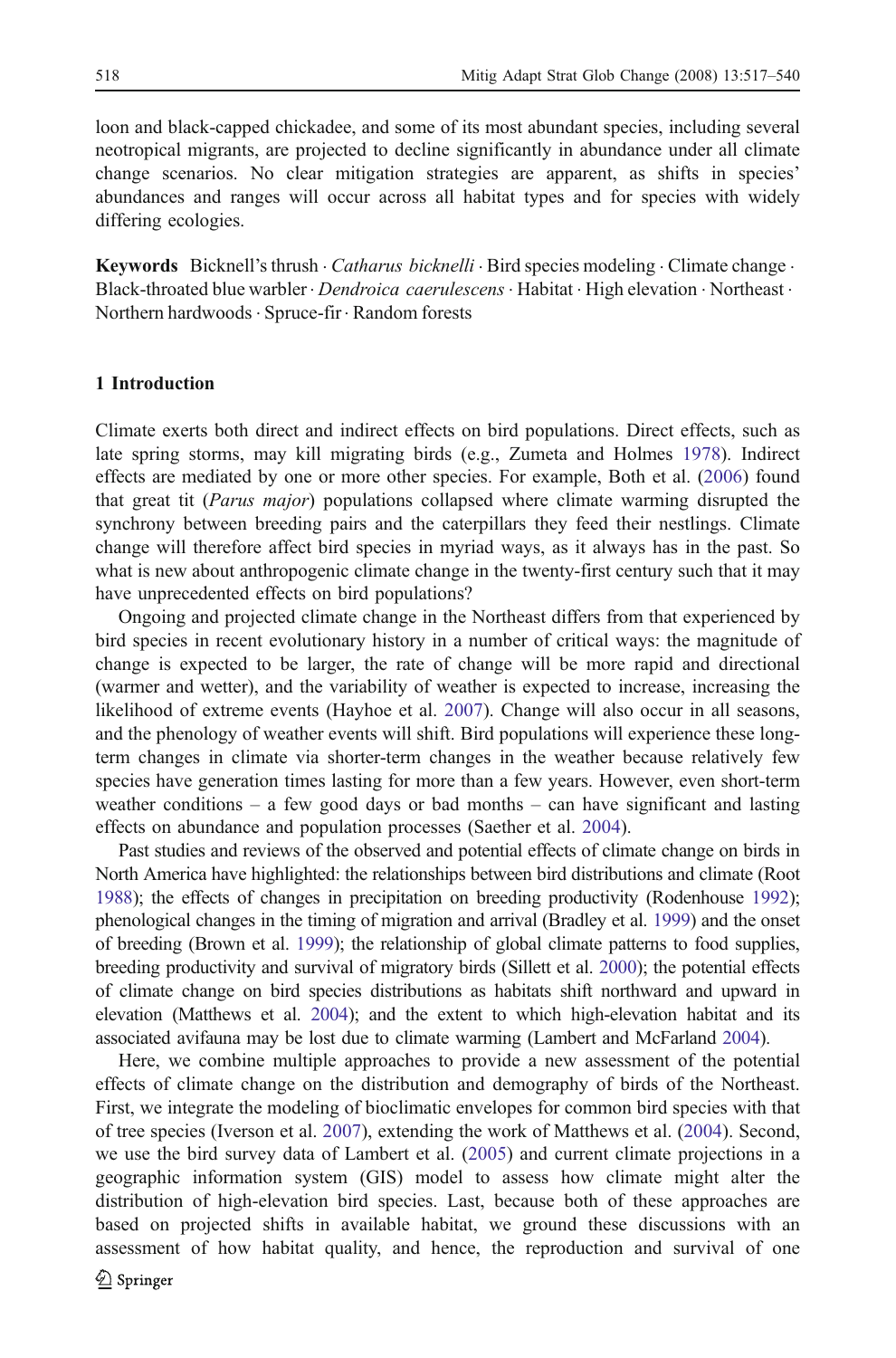common, well studied bird species, the black-throated blue warbler (*Dendroica caerulescens*), might also be affected by climate change.

#### 2 Potential habitat changes for 150 common bird species

Our goal was to project the potential future distribution and abundance of 150 bird species that are common in the eastern USA, based on their present patterns of distribution and abundance. The large sample of species allows generalizations regarding species using different habitat types (e.g., wetland, forest, shrubland, grassland) or having different migratory habits (e.g., neotropical migrant, temperate migrant, resident).

# 2.1 Methods

Bird distribution and abundance data were derived from the North American Breeding Bird Survey (BBS; Sauer et al. [2001](#page-23-0)). O'Connor et al. [\(1996](#page-22-0)) extracted a set of 1223 BBS routes that that were representative of the coterminous United States and that had frequent and high quality surveys over the period 1981–1990. Incidence data, or the proportion of routes with the species present, are typically correlated with abundance (Hanski [1992](#page-21-0)) and were available for each route and species. O'Connor et al. [\(1996\)](#page-22-0) compiled these data to the 640 hexagonal grid of White et al. [\(1992](#page-23-0)). For the present analysis, we selected hexagons east of the 100th meridian to match the environmental and tree species predictors available (Iverson et al. [2007](#page-21-0)), although many of the bird species included have ranges that extend beyond this western boundary. In order to match the spatial resolution of the predictor variables ( $20 \times 20$  km), the 640 km<sup>2</sup> hexagonal grid of the bird data was adjusted by areaweighted resampling to  $20 \times 20$  km. Statistical models were generated for each bird species using Random Forests, an advanced data mining tool that uses bootstrap sampling and a random set of predictors, averaged over a thousand regression trees, to produce a robust prediction that does not overfit the data (Breiman [2001;](#page-21-0) Prasad and Iverson [2006\)](#page-22-0).

Bioclimatic models for each of 150 bird species common somewhere within the eastern USA were generated, with a total of 99 predictor variables related to climate, elevation, and abundance for 88 tree species (Matthews et al. [2004](#page-22-0)). Tree species compositions have shifted individually in the past and in all likelihood will continue to do so, resulting in unique combinations of species in the future (Jacobson et al. [1987](#page-21-0); Webb [1992](#page-23-0)). When we use individual tree species as potential predictors, it allows us to build more robust models for contemporary bird distributions as compared to using aggregated forest types that will likely disassociate with a changing climate. However, it is also important to emphasize that tree range and abundance will likely change slowly, as trees usually live a long time; therefore, we cannot paint an accurate picture of the timing and rate of changes for trees or birds. The predictive bioclimatic models of current incidence for each species were then projected onto the climate change scenarios used by Hayhoe et al. ([2007\)](#page-21-0) for the climate variables, and onto shifts in tree species abundance (Iverson et al. [2007\)](#page-21-0) for changes in bird habitats. We report model results for the most extreme (Hadley A1fi), least extreme (PCM B1), and average high and low emissions across HadleyCM3, GFDL, and PCM scenarios (GCM3-A1fi and B1). Because bioclimatic models such as the ones used in this study rely on the present associations between birds and vegetation, we assume that these relationships will remain constant through time. As such, changes in bird species requirements through adaptation, interspecific interaction among bird species, and lag times between climate and vegetation change cannot be accommodated in the models. However, this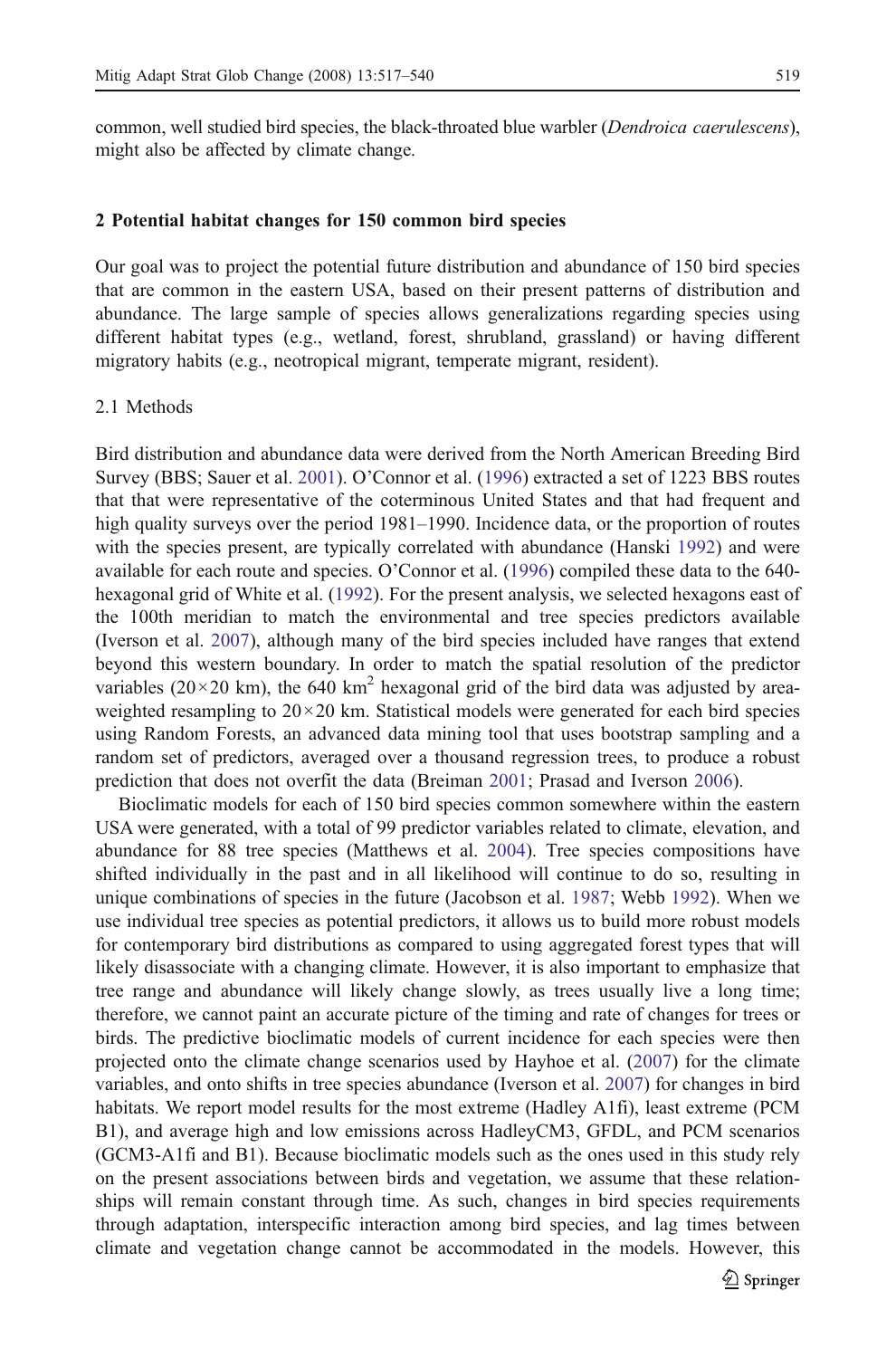modeling approach provides the best estimates currently available for understanding how a large segment of the avifauna may shift in range and abundance as climate changes.

The bird species models were generated from 7 climate variables, 4 elevation variables, and 88 tree species distributions. The five variables contributing most to each of the 150 bird species models included 64 of these variables. All climate variables and elevation variables were represented along with 53 tree species. Across all species, the mean model  $r^2$ =0.65 (s. dev.=0.17) with a range of 0.20 to 0.91. In order to capture the maximum variation within a bird's distribution, we built each of the 150 bird models using the entire area of the eastern USA. For the results reported here, we extracted the information for the Northeast from the broader modeling efforts. This approach also allowed us to include species that do not currently occur within, or that are only marginally abundant within the Northeast and might expand into the region.

#### 2.2 Results

Projected change in suitable habitat under the four climate change scenarios indicates the potential for relatively large changes in the bird community throughout the Northeast. Any location can simultaneously gain and lose bird species. Areas where habitat may be suitable for the largest increases in bird richness include Maine and New Hampshire, while large losses of species richness may occur in the southern portion of the Northeast (most notably Pennsylvania and western New York; Fig. [1\)](#page-4-0). Furthermore, changes in the incidence of bird species differ greatly among species, highlighting the potential changes in the abundance of birds throughout the region (Fig. [2](#page-5-0)). More species are projected to change at least 25% (increase or decrease) in incidence than in the extent of the species' range within the Northeast (Table [1](#page-5-0)). Therefore, species that are projected to decrease, such as wood thrush (Hylocichla mustelina) and Baltimore oriole (Icterus galbula) may occupy much of the same area, but at lower densities. Less change in range than in incidence was expected because most bird species can tolerate a relatively wide range in climate, elevation, and vegetation composition. However, the range of habitat characteristics that support the highest density of individuals can be quite narrow.

Projected changes are consistent across the four climate change scenarios, with largest changes projected under the Hadley A1fi and smallest changes projected under the PCM B1 scenario (see Appendix [1](#page-15-0) for species-specific results). These results are consistent with the anticipated response of birds to climate change, i.e., that more change would be associated with more severe environmental perturbations. The association between the projected change in incidence and range is high for each scenario (Spearman rank correlation coefficient greater than  $r_s$ =0.75 for all combinations).

Different groups of birds will be differentially affected by the projected habitat shifts. The abundance of neotropical and temperate migrants, that compose the majority of birds breeding in the Northeast, may undergo major change with either high or low emissions scenarios (Table [2](#page-7-0)). For these two groups of migrants under both high emission scenarios, over 44% of the species are projected to decline and an additional 33% are projected to increase in incidence by more than 25% as a result of climate change. If these changes are realized, they would constitute a dramatic alteration of the composition of bird communities throughout the region (Fig. [2\)](#page-5-0). Surprisingly, as a group, temperate migrants show the potential for the greatest overall losses in incidence as a result of shifting habitat. This is in part due to a greater proportion of losses compared to gains, while the neotropical migrants show substantial losses of current occupants as well as substantial gains of more southern species, resulting in a lower net change in total incidence across this group (Table [2](#page-7-0), Fig. [2\)](#page-5-0).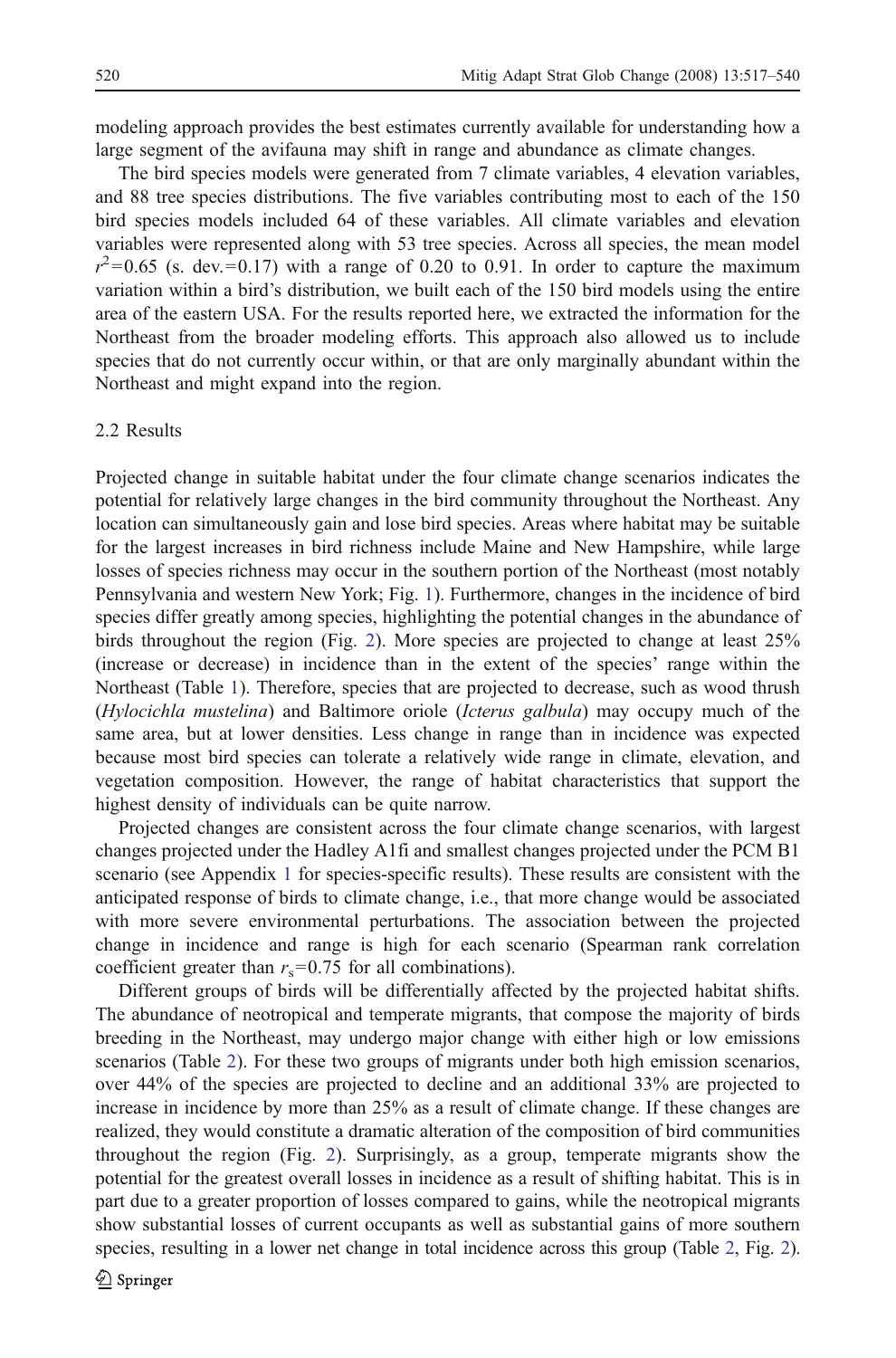<span id="page-4-0"></span>

Fig. 1 Projected gains and losses of bird species richness across the northeastern USA under the Hadley Center coupled model high emissions scenario (HADHI) and the parallel climate model low emissions scenario (PCMLO; see text for details) relative to current species richness

Migratory birds will be affected by climate change during all phases of their seasonal cycle: in wintering areas and during migration and breeding. In winter, habitat quality is reduced by drought associated with the El Niño–southern oscillation (Sillett et al. [2000](#page-23-0)). Projected drying of the islands within the Caribbean Basin due to climate change (Neelin et al. [2006\)](#page-22-0) can therefore be expected to reduce winter habitat quality for neotropical migrants. Increasing climate variability and extremes will increase mortality risk during migration, when up to 85% of annual adult mortality can occur (Sillett and Holmes [2002](#page-23-0)).

Resident birds might be expected to benefit from climate warming (Fig. [2](#page-5-0)), particularly winter warming, as the abundance of these species is commonly thought to be limited by winter conditions (Newton [1998\)](#page-22-0). In fact, the range of 15 of the 25 resident species for which data are available expanded significantly during 1966–2005 (Rodenhouse et al. [2007\)](#page-22-0). However, the cause of most range expansions of residents in the Northeast is not clear. Climate warming, urbanization, winter bird feeding by homeowners, vegetation change, and changes in interactions among bird species have all been hypothesized as causes. Our projections suggest that residents in general will be favored in both range and incidence under the climate change scenarios (Fig. [2,](#page-5-0) Table [2](#page-7-0)). Yet, a notable number of residents are also projected to decrease in incidence or range, including ruffed grouse (Bonasa umbellus) and black-capped chickadee (Poecile atricapilla).

Over 53% of wetland bird species could experience losses in incidence as a result of habitat changes (Table [3\)](#page-7-0). Under all four general circulation model GCM scenarios, American bittern (Botaurus lentiginosus), common loon (Gavia immer), and sora (Porzana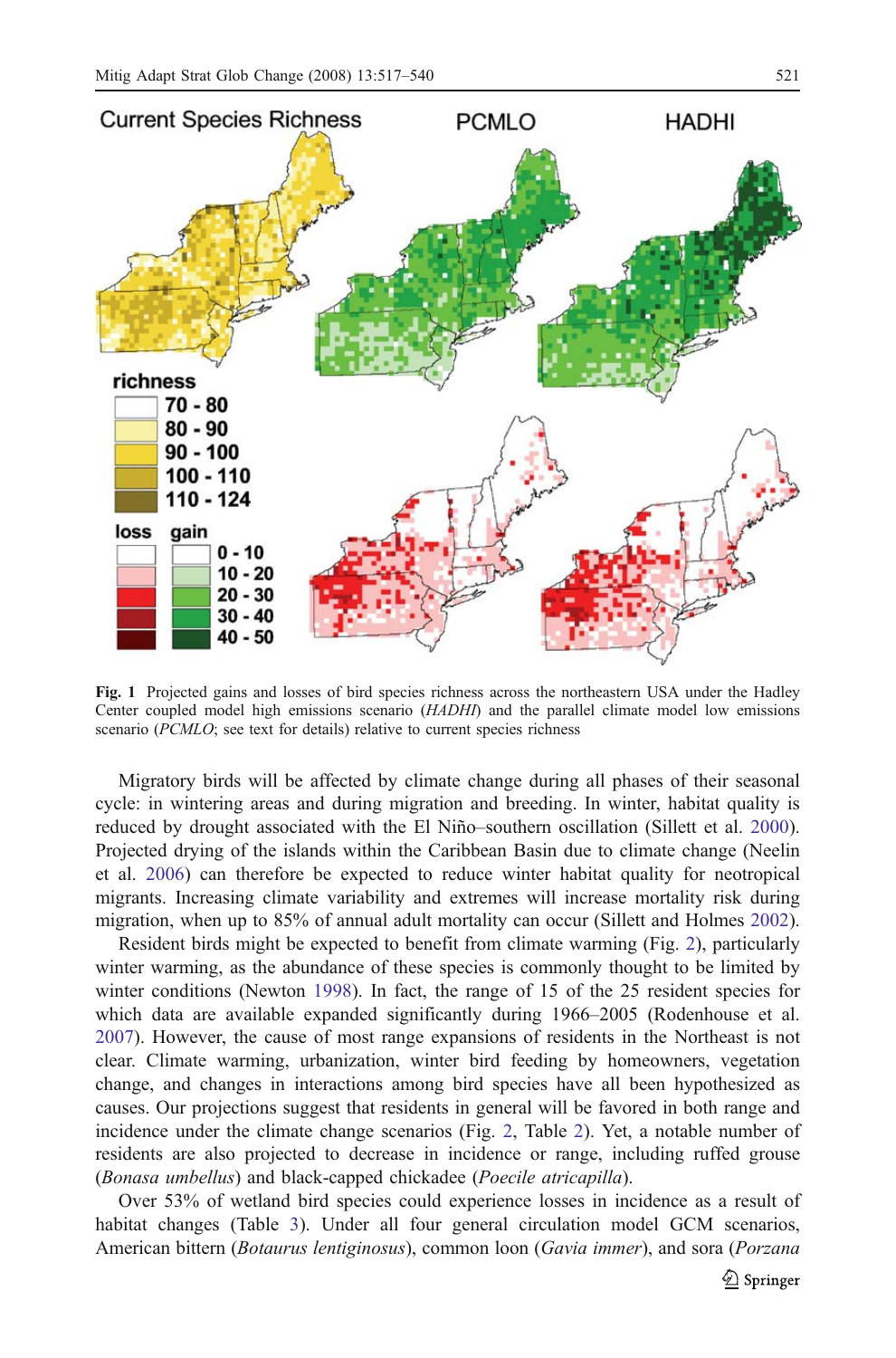<span id="page-5-0"></span>

Fig. 2 Projected change in total incidence for neotropical migrants, temperate migrants, and residents under climate change scenarios for the northeastern USA under the Hadley Center coupled model high emissions scenario (HADHI) and the parallel climate model low emissions scenario (PCMLO). A change in incidence is defined as the ratio of the summed incidence under a specific climate change scenario to the summed incidence under current conditions per 20 km grid cell

carolina) are projected to decrease by at least 50% in their Northeastern abundance, while species such as green heron (Butorides virescens), great egret (Ardea albus), and cattle egret (Bubulcus ibis) are projected to increase. Coastal wetlands are projected to decline in quality and area due to rising sea levels and damage by storms (Galbraith et al. [2002](#page-21-0); Ashton et al. [2007\)](#page-21-0), negatively affecting birds breeding in these wetlands (e.g., waterfowl),

|            | Incidence |        |            | Range     |        |            |
|------------|-----------|--------|------------|-----------|--------|------------|
|            | Declining | Stable | Increasing | Declining | Stable | Increasing |
| $HAD-hia$  | 60        | 22     | 68         | 33        | 60     | 57         |
| GCM3-hi    | 56        | 27     | 67         | 32        | 62     | 56         |
| $GCM3$ -lo | 42        | 49     | 59         | 19        | 79     | 52         |
| PCM-lo     | 38        | 64     | 48         | 15        | 94     | 41         |

Table 1 Number of species projected to change in incidence or range as a result of shifting habitat in the Northeast USA under four climate change scenarios

Species were counted as declining or increasing only when the projected change exceeded 25% of current incidence or range.

 $a$  Full descriptions of the climate simulation models (HAD, GCM, PCM) and emissions scenarios, high  $(hi)$ or low (lo) can be found in Hayhoe et al. [\(2007\)](#page-21-0).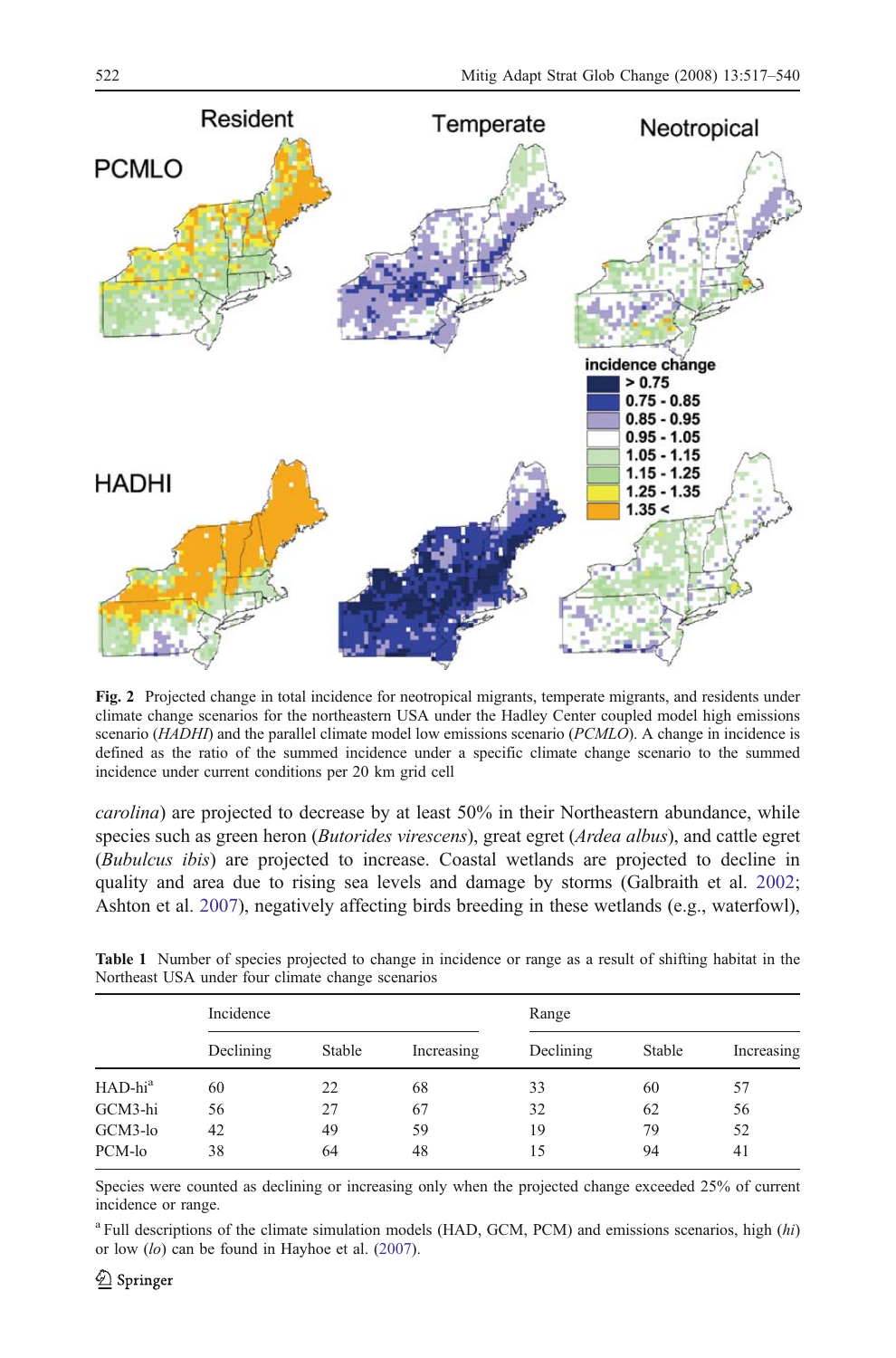using them as migratory stopover sites (e.g., shorebirds) or wintering there, e.g., common loons are dependent on fish populations sustained by coastal estuaries. Inland wetlands will experience increased frequency of drought by mid century, particularly short-term drought (1–3 months duration) during summer under both low and high emissions scenarios (41 and 57% increases, respectively), and flooding will increase as rainfall patterns shift to fewer, but more intense events (Hayhoe et al. [2007\)](#page-21-0). Floods will be a direct threat during the nesting period for some species (Desgranges et al. [2006\)](#page-21-0) and can damage wetland vegetation. Summer drought will potentially reduce food supplies for nesting wetland birds (Batzer and Wissinger [1996](#page-21-0)) and increase rates of nest predation as water barriers protecting nests from terrestrial predators evaporate (e.g., Picman [1988](#page-22-0)). Although it might seem counter intuitive to use climate, elevation and tree species variables to project changes in wetland habitats for birds; in fact, these variables can define the ecological contexts in which wetlands occur. For example, black spruce, a tree species only found in wetlands, was the strongest correlate of the incidence of common loon, and Iverson et al. ([2007\)](#page-21-0) project dramatic declines in the abundance of this tree species.

Some bird species are projected to increase their presence greatly in the Northeast as habitats and climates shift. These include many of the predominately southern species that our models predict currently occupy no more than 2% of the Northeast, such as brown-headed nuthatch (Sitta pusilla), chuck-will's-widow (Caprimulgus carolinensis) and loggerhead shrike (*Lanius ludovicianus*). All analyzed climate change scenarios project an increase of suitable conditions for these southern species, allowing them to occupy at least 25% of the Northeast, provided that land uses are compatible in areas where they may expand. In addition, most species thriving in urban areas are unlikely to be affected because they are already coping well with warmer conditions than those experienced in the surrounding suburbs and rural areas. However, some species using suburban areas, e.g., wood thrush, may be sustained by immigration (Roth and Johnson [1993\)](#page-22-0). These populations may decline in abundance as the quality of their habitat in rural source areas diminishes. Warming may aid some suburban species, but these are species that typically benefit from anthropogenic habitats and are not of conservation concern. Examples of these species include: introduced species such as the house finch *(Carpodacus mexicanus)*, native species with expanding ranges in the Northeast such as the tufted titmouse, and species that have adapted behaviorally to suburban habitats such as the Canada goose (Branta canadensis).

#### 3 High-elevation forest birds

The assessment of common bird species of the Northeast, although extensive, is methodologically limited to relatively widespread species and could not include bird species that are found only in relatively inaccessible areas, in particular, high-elevation areas where few BBS survey routes occur. High-elevation areas are likely to be among the habitats most affected by climate change (Hodkinson [2005\)](#page-21-0). To assess the impact of climate change on high-elevation bird species of the Northeast, we focus on Bicknell's thrush (BITH; *Catharus bicknelli*) that breeds in high-elevation spruce-fir forest and has been the subject of long-term study (Rimmer et al. [2001\)](#page-22-0).

In the Northeast, montane spruce-fir forest covers less than 1% of the landscape and is restricted to upper elevations (Cogbill and White [1991](#page-21-0)). Despite its rarity, montane sprucefir makes a major contribution to the region's avian diversity. It is a primary habitat for several breeding birds that occur here at the southern edge of their boreal distributions,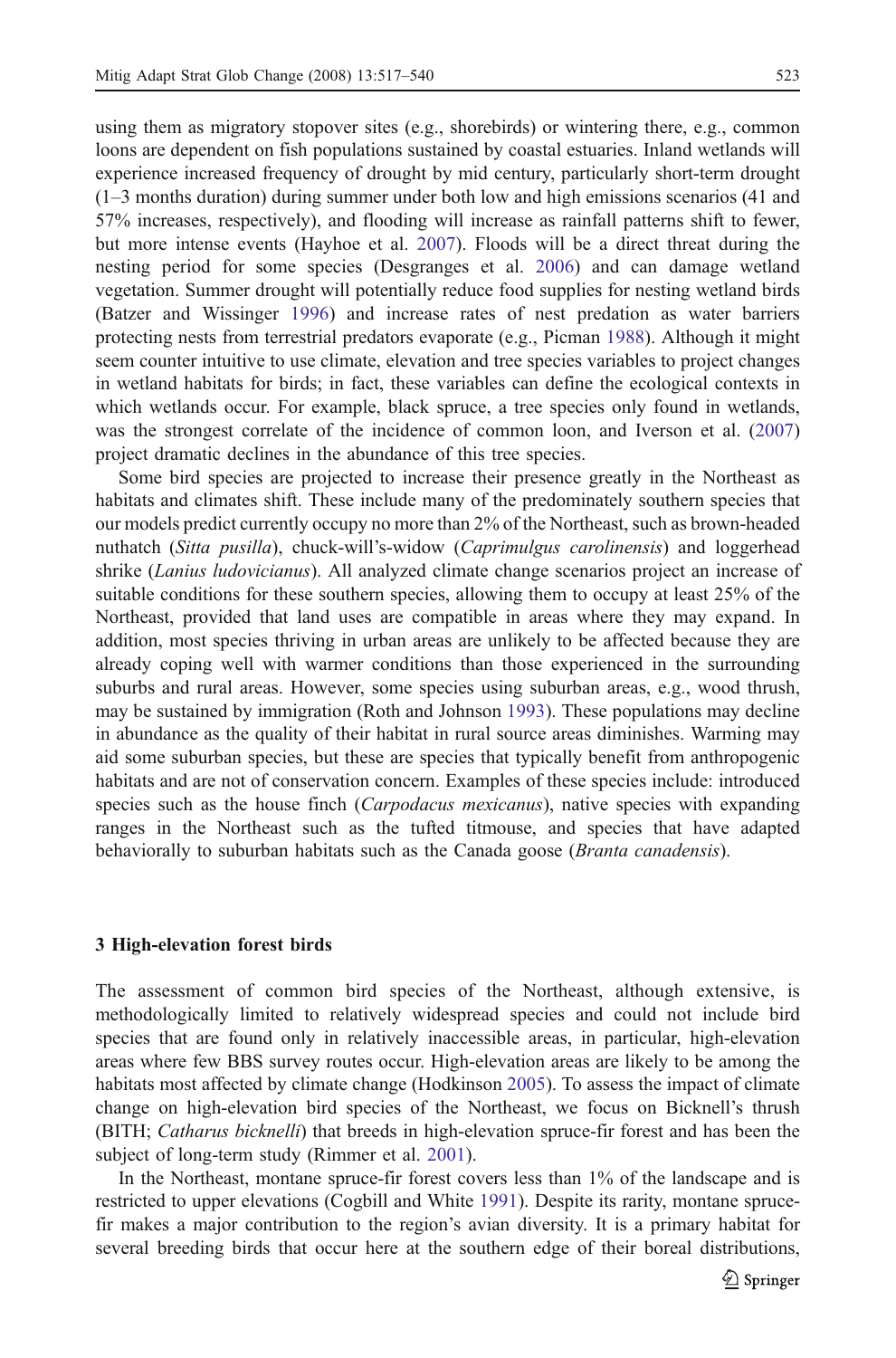|           |         | Neotropical migrants $(n=63)$ |          |         | Temperate migrants $(n=41)$ |          | Residents $(n=16)$ |               |          |
|-----------|---------|-------------------------------|----------|---------|-----------------------------|----------|--------------------|---------------|----------|
|           | Decline | Stable                        | Increase | Decline | <b>Stable</b>               | Increase | Decline            | <b>Stable</b> | Increase |
| Incidence |         |                               |          |         |                             |          |                    |               |          |
| HAD-hi    | 30      | 8                             | 25       | 21      | 11                          | 9        | 4                  | 3             | 9        |
| GCM3-hi   | 26      | 12                            | 25       | 20      | 12                          | 9        | 3                  | 4             | 9        |
| GCM3-lo   | 19      | 21                            | 23       | 17      | 19                          | 5        | 2                  | 5             | 9        |
| PCM-lo    | 15      | 27                            | 21       | 17      | 21                          | 3        |                    | 9             | 6        |
| Range     |         |                               |          |         |                             |          |                    |               |          |
| HAD-hi    | 15      | 25                            | 23       | 14      | 20                          |          |                    | 10            | 5        |
| GCM3-hi   | 14      | 26                            | 23       | 14      | 20                          | 7        |                    | 10            | 5        |
| GCM3-lo   | 9       | 33                            | 21       | 10      | 26                          | 5        |                    | 9             | 6        |
| PCM-lo    | 6       | 40                            | 17       | 9       | 29                          | 3        | $\Omega$           | 12            | 4        |

<span id="page-7-0"></span>Table 2 Number of species of neotropical migrants, temperate migrants or residents projected to increase, remain stable or decrease in incidence or range

Only bird species that currently occupy at least 2% of the Northeast (i.e., 20 grid squares) were included. Species were counted as declining or increasing only when the projected change exceeded 25% of current incidence or range.

including spruce grouse (Falcipennis canadensis), three-toed woodpecker (Picoides tridactylus), black-backed woodpecker (P. arcticus), yellow-bellied flycatcher (Empidonax flaviventris), gray jay (Perisoreus canadensis), boreal chickadee (Poecile hudsonica), rubycrowned kinglet (Regulus calendula), blackpoll warbler (Dendroica striata), and whitewinged crossbill (*Loxia leucoptera*; Laughlin and Kibbe [1985](#page-22-0); Foss et al. [1994](#page-21-0)). All but two members of this group, boreal chickadee and ruby-crowned kinglet, are listed by one or more northeastern states as species in greatest need of conservation.

Montane spruce-fir forests of New York and northern New England provide over 90% of the world's nesting habitat for BITH (Rimmer et al. [2001\)](#page-22-0). Bicknell's thrush is a rare, neotropical migrant, and the only bird species that breeds exclusively in northeastern USA and adjacent areas of Quebec, New Brunswick, and Nova Scotia (Lambert et al. [2005\)](#page-22-0). Its specialized habitat requirements, limited and fragmented range, and low abundance make it vulnerable to extinction (Rich et al. [2004](#page-22-0)). Because the extent of BITH habitat is primarily

| Scenario   | Declining                  | Stable | Increasing | Declining                  | Stable | Increasing |
|------------|----------------------------|--------|------------|----------------------------|--------|------------|
|            | Forest species $(n=50)$    |        |            | Wetland species $(n=17)$   |        |            |
| HAD-hi     | 27                         |        | 19         |                            |        | 6          |
| GCM3-hi    | 24                         |        | 19         | 10                         |        |            |
| $GCM3$ -lo | 22                         | 12     | 16         | 10                         |        |            |
| $PCM$ -lo  | 18                         | 19     | 13         | 11                         |        |            |
|            | Shrubland species $(n=26)$ |        |            | Grassland species $(n=11)$ |        |            |
| HAD-hi     | 11                         |        | 9          | 6                          |        |            |
| GCM3-hi    | 10                         |        | 10         | 6                          |        |            |
| GCM3-lo    |                            | 12     |            |                            |        |            |
| PCM-lo     |                            | 13     |            | 6                          |        |            |
|            |                            |        |            |                            |        |            |

Table 3 Number of breeding bird species projected to change in incidence in four different habitat types

Species that currently occupy less than 2% of grid cells (i.e., <20) were not included in the table. Species were counted as declining or increasing only when the projected change exceeded 25% of current incidence or range.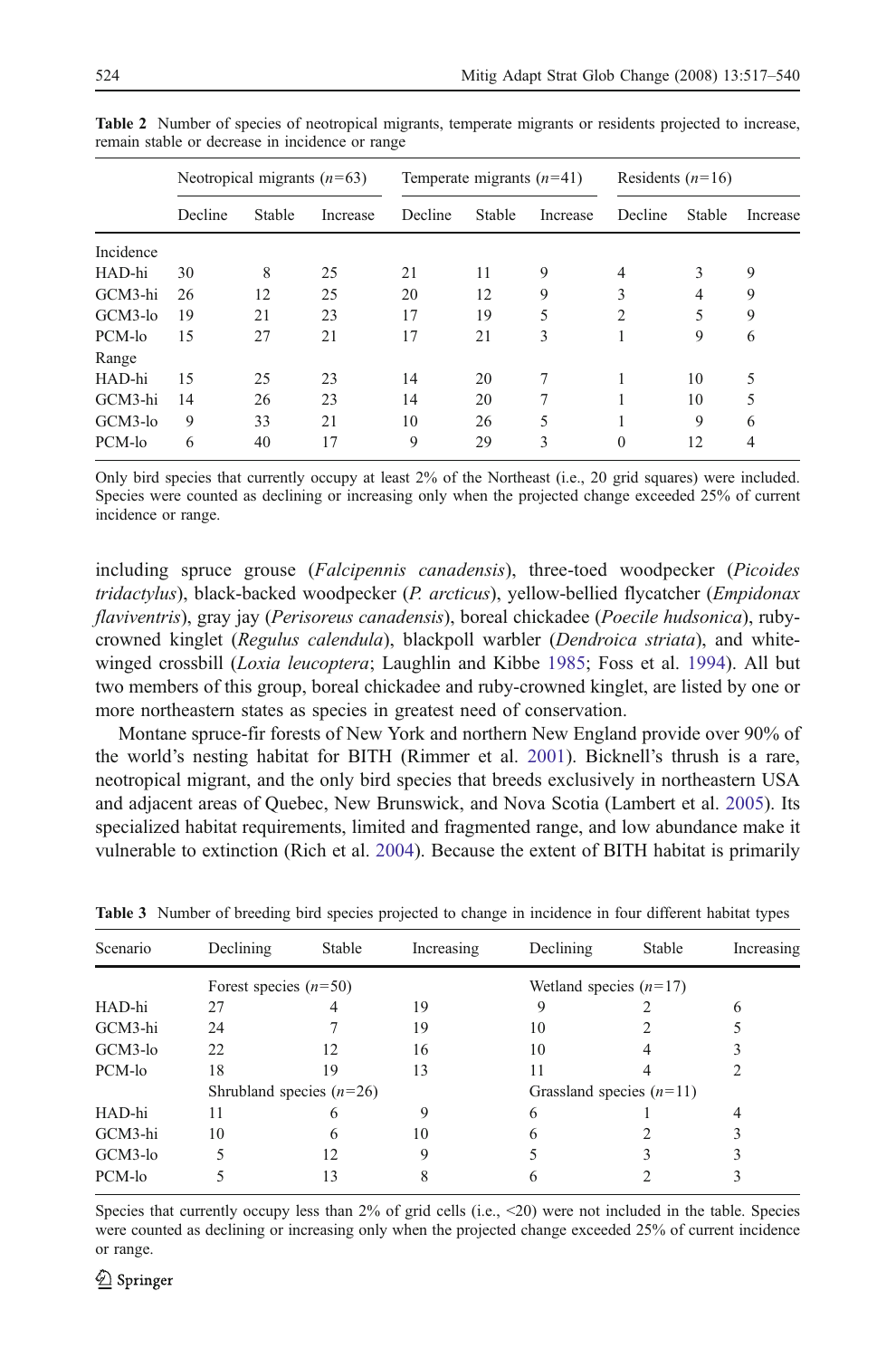controlled by climate, projected warming has the potential to alter the distribution and abundance of this species.

Vegetational zonation along elevational gradients in the Northeast is strongly influenced by temperature (Spear [1989;](#page-23-0) Botkin et al. [1972](#page-21-0)). Air heat sums form a near-perfect linear relationship with elevation in the northern Appalachian region (Richardson et al. [2004](#page-22-0)), and Cogbill and White ([1991\)](#page-21-0) report that mean July temperature correlates well with forest ecotones in the Appalachian Mountains. Mean growing season temperature (May– September) was the highest ranked of 36 climatic, soil, elevation, and land-use variables in an assessment of balsam fir importance values in forest inventory plots across the region (Iverson et al. [2007\)](#page-21-0).

Warmer growing seasons could gradually elevate mountain ecotones and confine highelevation plant and animal communities to progressively higher, smaller, and more isolated patches. Indeed, an upward shift in the lower spruce-fir ecotone may be underway on Northeastern mountains (Hamburg and Cogbill [1988](#page-21-0)), where warming enables northern hardwoods to encroach on red spruce (Picea rubra) and balsam fir (Abies balsamea; Lee et al. [2005](#page-22-0)). Such shifts in ecotones have occurred in the past. Pollen and macrofossils from a high elevation lake on Mt. Washington, NH provide evidence that treeline moved upslope during warming in the early and middle Holocene (to about 3,500 year BP), possibly to the current tree species limit (1,700 m; Spear [1989;](#page-23-0) Miller and Spear [1999](#page-22-0)). Neoglacial cooling began in the White Mountains about 2,500 years ago lowering treeline to present levels (Miller and Spear [1999](#page-22-0)).

That treeline currently remains lower than expected from temperature alone is an indicator of recent warming (Richardson et al. [2004\)](#page-22-0). Treeline represents the long-term average climatic history of a site (decades to centuries), and when there is an upward trend in temperature, treeline should be found at an elevation lower (i.e., warmer) than expected, because the upslope movement of trees cannot take place instantaneously (Richardson et al. [2004\)](#page-22-0). In addition, the upslope movement of treeline is not simply a response to temperature; the damaging effects of wind and ice also influence the distribution of woody vegetation (Kimball and Weihrauch [2000\)](#page-21-0).

### 3.1 Methods

To project effects of climate change on Bicknell's thrush habitat, we first modeled mean July temperature in mountainous areas of New York and northern New England. Next, we identified a temperature range that corresponds with the species' current distribution. We then simulated warming, in 1° increments, and measured changes in the availability of suitable habitat. Finally, we used predicted future changes in mean July temperature to assess potential impacts on the amount of suitable habitat available under different climatechange scenarios.

Temperature equations were derived from a regression analysis of long-term monthly weather data (1950–1980; n=164) against latitude, longitude and elevation (Ollinger et al. [1995\)](#page-22-0). Elevation data were obtained from a digital elevation model of New York, Vermont, New Hampshire, and Maine (USGS [1999](#page-23-0)). A raster of mean July temperature was created for each 30-m cell, using the raster calculator in the Spatial Analyst extension of ArcGIS 9.1 (ESRI [2005](#page-21-0)). Calculations were constrained to areas over 600 m in elevation, encompassing the entire US breeding range of BITH (Lambert et al. [2005\)](#page-22-0).

We compared the model of mean July temperature with a validated model of BITH distribution (Lambert et al. [2005\)](#page-22-0) and determined that over 99% of potential habitat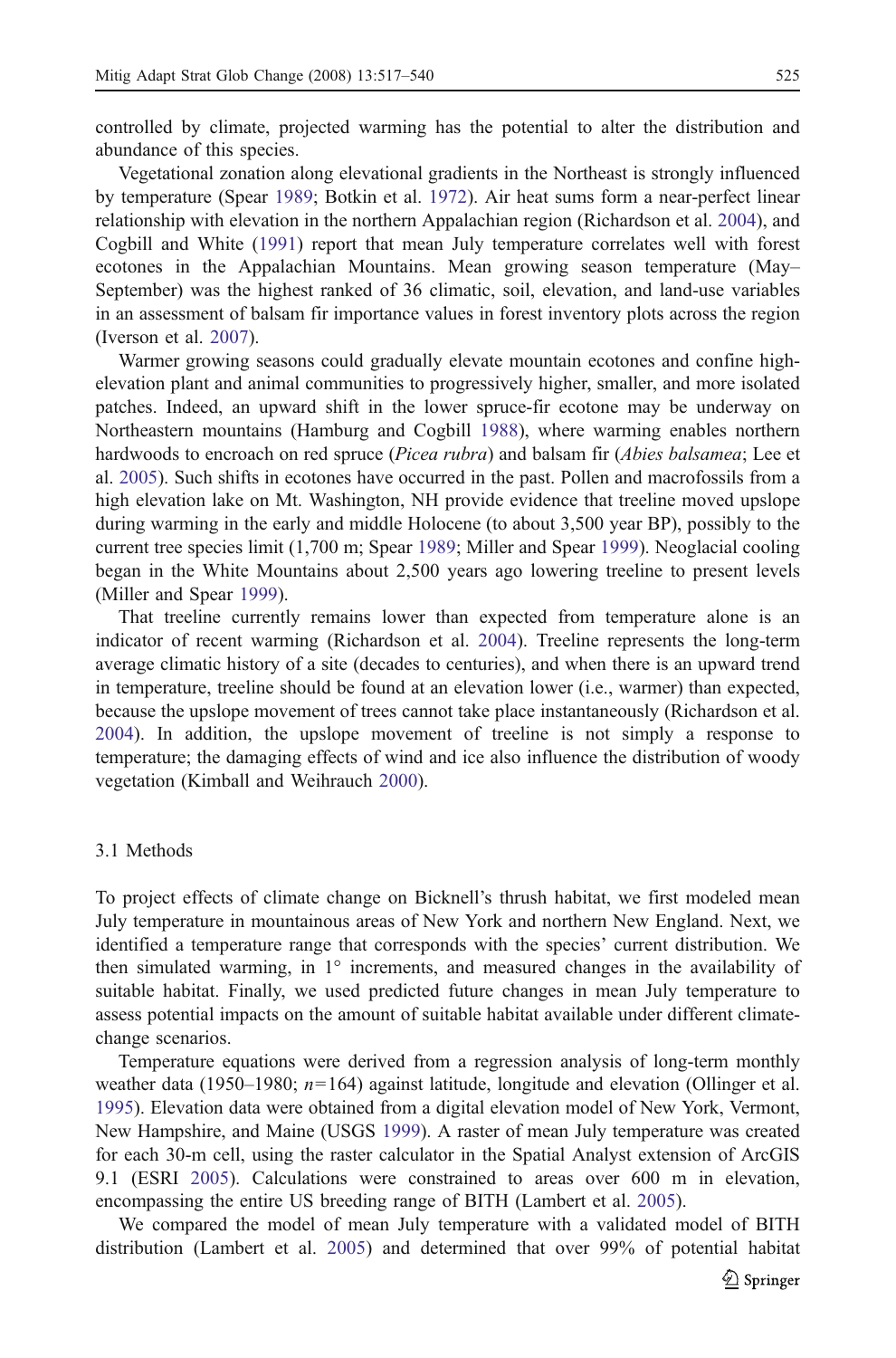occurred in areas where July temperatures averaged 9.3–15.6°C. The proportion of thrush-positive cells for each modeled temperature followed a quadratic curve  $(R^2=0.90)$ . The corresponding equation  $(y = -0.0747x^2 + 1.8693x - 10.918)$  allowed us to estimate the proportion of thrush-positive cells for all mean July temperatures between 9.3 and 15.6°C.

We simulated the effects of warming by: (a) adding  $1^\circ$  to each cell in the mean July temperature model; (b) calculating the area for each adjusted temperature between 9.3 and 15.6°C; (c) estimating the extent of potential habitat for each adjusted temperature by entering each of these values into the quadratic equation; and d) summing the results within the  $9.3^{\circ}-15.6^{\circ}$  range. We repeated these steps for each  $1^{\circ}$  increase until all mean July temperatures in the model exceeded 15.6°C.

We further assessed the vulnerability of BITH habitat, by using the same simulation procedures, but this time incorporating predicted changes in mean July temperature rather than simple 1° increments. This approach adds a temporal component and accounts for geographic variability in temperature change. Predicted changes were derived from three atmosphere–ocean general circulation models (AOGCMs): NOAA/GFDL CM2.1 (Delworth et al. [2005\)](#page-21-0), UKMO HadCM3 (Pope et al. [2000\)](#page-22-0), and DOE/NCAR PCM (Washington et al. [2000\)](#page-23-0). Simulations were forced by the IPCC Special Report on Emission Scenarios (SRES; Nakićenović et al. [2000\)](#page-22-0) higher (A1fi) and lower (B1) emissions scenarios. These scenarios describe internally consistent pathways of future societal development and corresponding greenhouse gas emissions, and cover a wide range of alternative futures based on projections of economic growth, technology, energy intensity, and population size.

We assumed no change in treeline, because ice damage, snow depth, and wind may reduce the importance of temperature in controlling this limit (Spear [1989](#page-23-0); Kimball and Weihrauch [2000\)](#page-21-0). It is possible that warming will merely fragment unforested alpine habitat on the highest peaks, as occurred in the early to middle Holocene (Miller and Spear [1999](#page-22-0)). However, if more extreme climatic models prove correct, even the highest peaks would probably support at least krummholtz vegetation. In any case, expansion of spruce-fir forest into present unforested alpine habitats would make only a small contribution to spruce-fir forest area, as unforested alpine areas represent only a small fraction of the Northeast's high elevation zone.

#### 3.2 Results

Regional warming of even 1°C will reduce potential BITH habitat by more than half and an increase of 2°C may be sufficient to eliminate all breeding sites from the Catskill Mountains of New York and most of Vermont (Fig. [3\)](#page-10-0). A 3°C increase in growing season temperatures has the potential to nearly eliminate the habitat of BITH in the Northeast. Remnant patches of suitable habitat may persist in New Hampshire's Presidential Range (55 ha) and on Mount Katahdin in Maine (20 ha) after 5°C of summer warming; however, no habitat for BITH is projected to exist in the Northeast following an increase of 6°C. Summer temperatures are projected to rise on average by 2.8°C under the lower-emissions scenario and 5.9°C under the higher-emission scenario compared with the 1961 to 1990 average (UCS [2006](#page-23-0)).

In general, greater projected habitat loss was associated with the higher temperature changes projected by the HadCM3 and GFDL models as compared with PCM (Fig. [4\)](#page-10-0), and with the higher emissions scenario (A1fi) compared with the lower scenario (B1; scenarios as in Hayhoe et al. [2007](#page-21-0)). All models and scenarios projected the loss of more than 50% of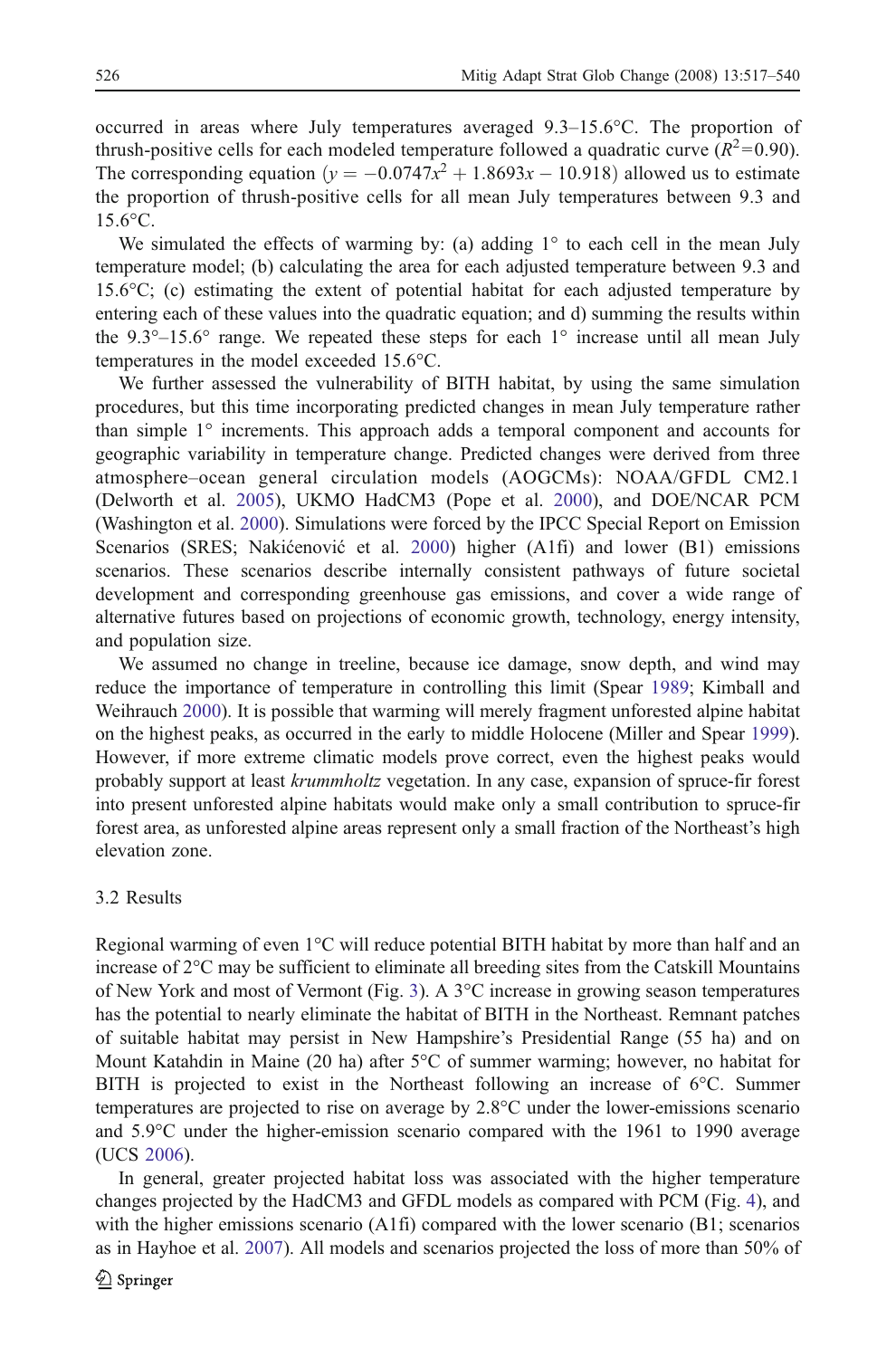<span id="page-10-0"></span>

Fig. 3 Projected reductions in Bicknell's thrush (Catharus bicknelli; BITH) habitat (in hectares) in the northeastern USA as a whole and in selected regions that include most of the habitat for this species. Simulations raised mean July temperature in 1°C increments and assumed even warming

BITH habitat during the next 30 years, and only the PCM model with a low emissions scenario projects more than 10% of thrush habitat remaining after warming predicted for this century.

Rising treelines around the world (Kullman [2001](#page-22-0)) suggest that the spatial location of the ecotones delimiting spruce-fir habitat can shift measurably within decades; however, the precise amount of warming required to shift ecotones is controversial (Spear [1989](#page-23-0)), and it is highly likely that ecotonal shifts will lag at least decades behind climate changes (Kullman [2001\)](#page-22-0). Lag times may be as long as 100 to 200 years (Woodward [1992\)](#page-23-0). Such lags occur due to slowly changing soil characteristics, interactions among tree species and the disturbance required for one habitat type to invade and replace an adjacent one under



Fig. 4 Amount of suitable habitat (in hectares) available to Bicknell's thrush (Catharus bicknelli) in the Northeast based on projected increases in mean July temperature made by three atmosphere–ocean general circulation models: geophysical fluid dynamics laboratory (GFDL), Hadley Center coupled model (HAD), and parallel climate model (PCM), under two different  $CO<sub>2</sub>$  emissions scenarios: higher (a1) and lower (b1)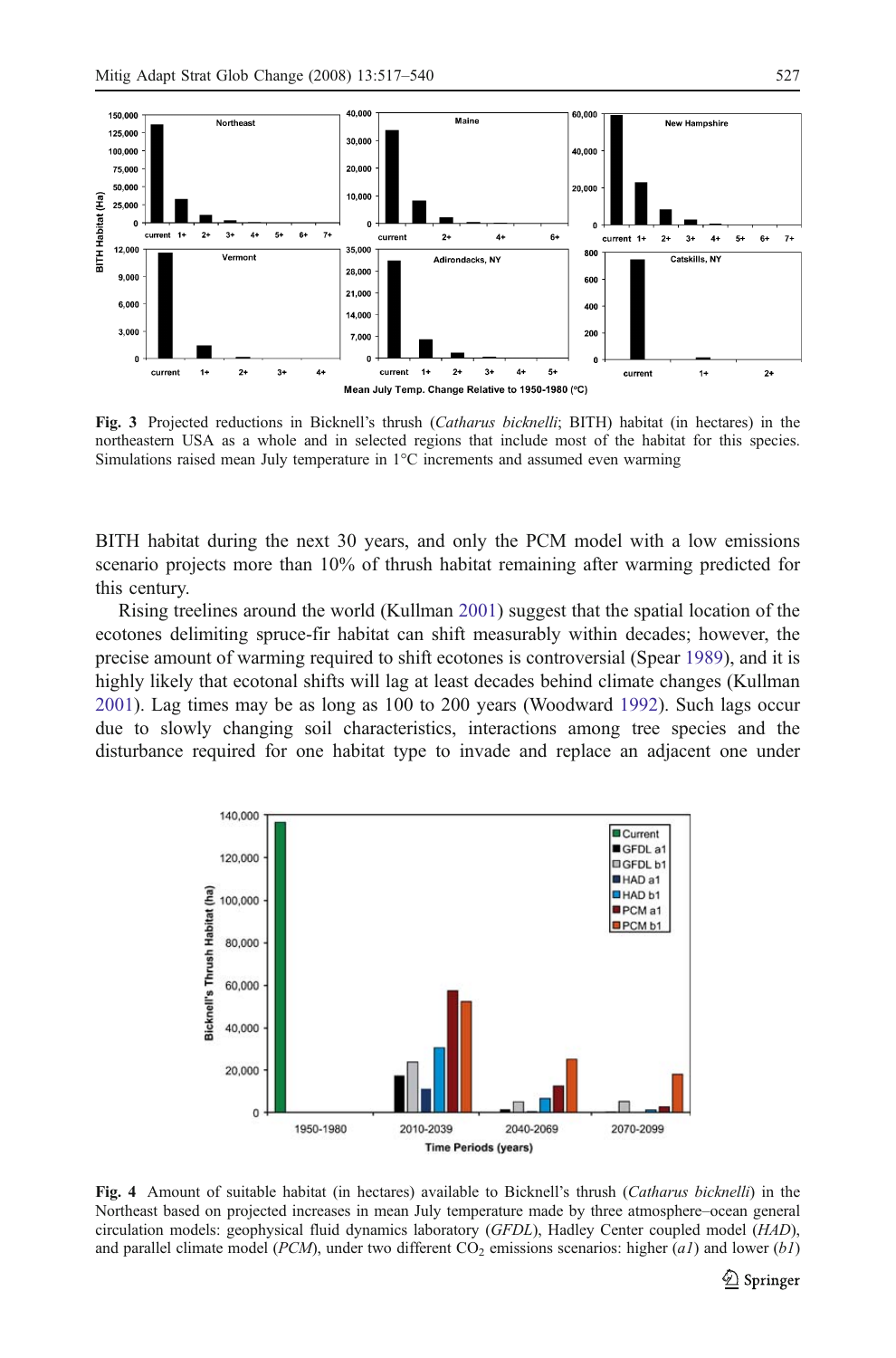variable climate conditions (Hamburg and Cogbill [1988](#page-21-0)). Our model projects the amount of habitat that will be available *after* habitat changes have reached equilibrium with climate changes. The temperature envelope approach we take here, therefore, should be interpreted to present that range of possible changes in spruce-fir habitat during the coming century, ranging from little to no change in the amount of spruce-fir habitat to a nearly complete shift in ecotonal boundaries as temperatures warm.

Predicting how montane forest will change is further complicated by incomplete understanding of the effects of new climate on patterns of natural disturbance (e.g., fire and hurricanes) and the spread of introduced and native insect pests (e.g., balsam woolly adelgid, Adelges piceae and spruce budworm, Choristoneura fumiferana) (Dale et al. [1991\)](#page-21-0). Balsam fir is the least fire-resistant conifer in the northeastern USA, and this species is generally slow to reestablish after fire. It is usually rare or absent for the first 30 to 50 years after fire, and it typically establishes gradually from seed under the canopy of other tree species. With climate change, such regeneration may not be possible.

The loss of montane spruce-fir forest habitat is projected to be greatest for the first degree of warming with proportionally less loss with each additional increment of warming. Although one might interpret this as a hopeful sign – that some habitat will be resistant to climate change – in fact, the interpretation is not that clear. Much of the habitat lost with the first degree of warming occurs in sparsely occupied areas near the transition zone between northern hardwoods and spruce-fir forest (i.e., habitat at the lower ecotonal boundary of spruce-fir forest). The effect on population sizes and dynamics of this loss may not be as great as the size of the area lost would suggest, in part, because this is probably low-quality habitat for BITH. On the other hand, low quality habitat can play an important role in population dynamics and population viability (Donovan et al. [1995](#page-21-0)). In addition, this marginal habitat may contribute a significant number of individuals to total population size (Hale [2006\)](#page-21-0).

Loss of montane spruce-fir forest habitat can be expected to reduce the distribution and abundance of BITH and of essentially all other bird species using largely or exclusively this habitat type (examples of other species listed above). In fact, BITH has been disappearing from mountains along the southern edge of its range in recent decades (Rimmer et al. [2001\)](#page-22-0), although the extent to which these recorded losses are due to climate change is unknown. Southern areas are most vulnerable to local extirpations, e.g., the Catskills (NY) and southern Green Mountains (VT) for BITH and for montane, spruce-fir bird communities in general. In the Berkshire Mountains (MA) and Allegheny Plateau (PA), encroachment of hardwoods into mountaintop habitats will threaten the small populations of such species as blackpoll warbler and yellow-bellied flycatcher that occur in remnant patches of montane, spruce-fir forest. Northern populations of birds are less susceptible to such shifts because avian species of spruce-fir forest in these areas occur in both high and low elevation spruce-fir forests.

We foresee no potential benefits associated with climate change for mountain-breeding species. Although the prospect for retaining these species throughout most of the Northeast is not good under any of the projected scenarios, we also cannot predict with any precision when population declines and losses will occur. Predicting the pattern and timing of such losses would require knowing precisely how much temperature will change and where, the effects of site-specific factors such as slope and aspect, how disturbance regimes within spruce-fir forest may change, and last, the effects of climate change on montane food webs. We simply do not yet know enough about the ecology of montane biological communities to make more than qualitative projections of change for most species of this habitat type. Furthermore, few measures could be taken now or in the near-term to adapt to or minimize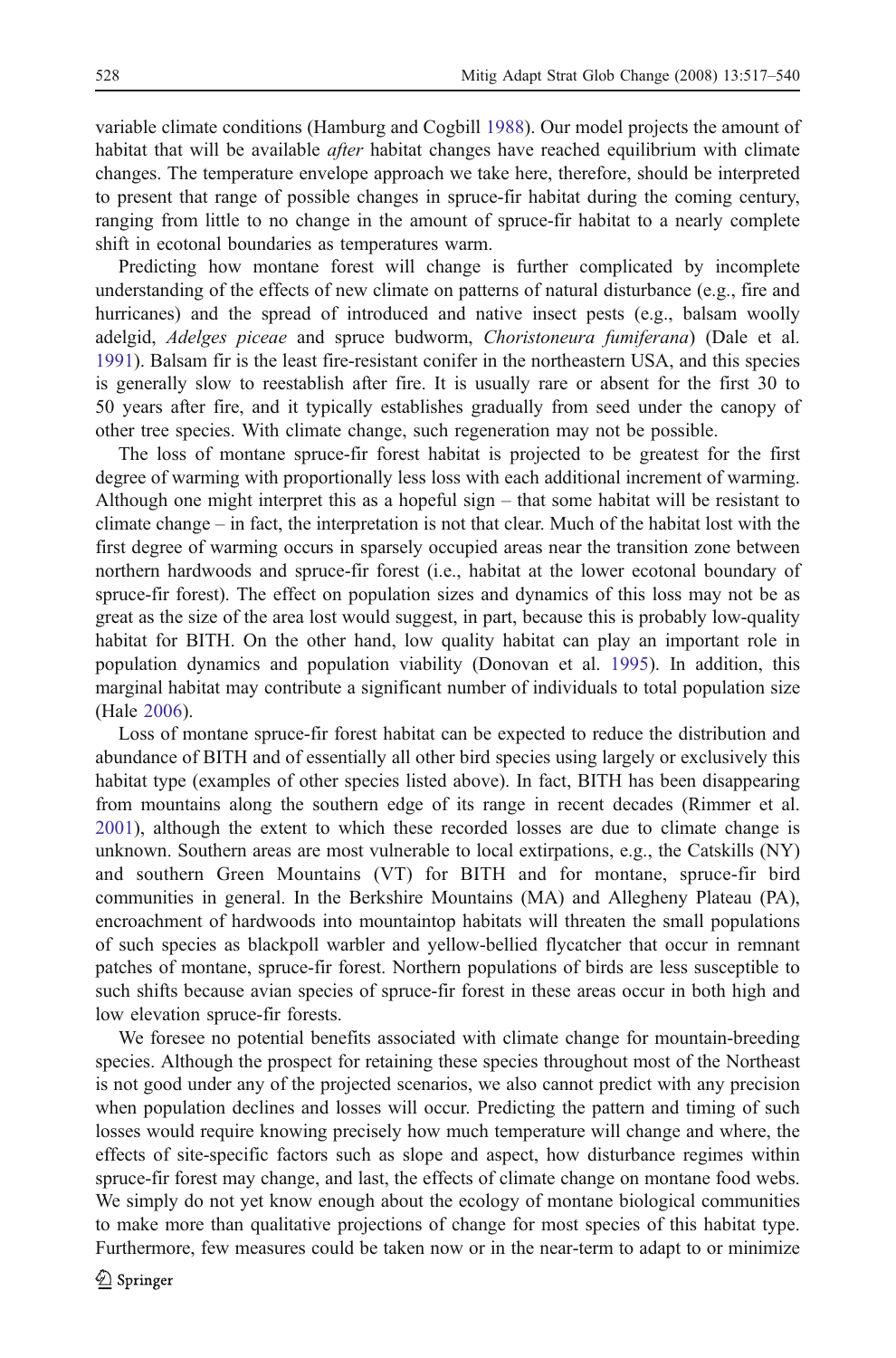the severity of projected impacts on high-elevation, spruce-fir forest birds. Active management of this high-elevation habitat is impractical because of its size, widespread and patchy spatial distribution and inaccessibility.

#### 4 Habitat quality

In addition to the amount of habitat available to birds, the quality of the habitat available may be altered by climate change. Habitat features determining quality for avian reproduction and survival can be classified generally as vegetation characteristics, food availability, abundance of predators (influencing the probability that eggs, nestlings or adults survive), and weather. Few studies have investigated each of these features of habitat quality under a range of climatic conditions, but such studies have been carried out for black-throated blue warblers (BTBW). This species has been studied on plots distributed across a 600-m range in elevation within the Hubbard Brook Experimental Forest (HBEF), New Hampshire. This gradient spans approximately  $2^{\circ}C$  in mean annual temperature, with about 1.8 cm more precipitation falling on the middle and high-elevation areas compared with the lower areas.

The BTBW is a common species of northern hardwoods forest that has sustained relatively stable abundance during the past 30 years (Holmes and Sherry [2001](#page-21-0); Sillett and Holmes [2005\)](#page-23-0). It is a foliage-gleaning neotropical migrant that feeds heavily on Lepidoptera larvae during the breeding season, builds an open cup nest and is multibrooded (Holmes et al. [2005](#page-21-0)). In addition to intensive monitoring of this species' demography (Sillett and Holmes [2005](#page-23-0)), experimental studies have examined its relationships with vegetation structure (Steele [1992](#page-23-0)), nest predators (Reitsma et al. [1990\)](#page-22-0) and food supplies via food reduction (Rodenhouse and Holmes [1992\)](#page-22-0) and food supplementation (Nagy and Holmes [2005\)](#page-22-0). Study of this species is unique in the Northeast in its breadth, duration and intensity.

Studies of BTBW have revealed that its stable abundance is likely due to regulation of annual fecundity by processes occurring in breeding areas, specifically by local crowding effects occurring among neighboring breeding pairs and by site dependence occurring at a regional spatial scale (Rodenhouse et al. [2003\)](#page-22-0). Site dependence occurs as individuals preemptively use territory sites that differ in suitability for reproduction and survival. This mechanism assumes that the best sites are always used and that sites of progressively poorer quality are used as the population grows (Rodenhouse et al. [1997](#page-22-0)). This mechanism can promote the growth of small populations, because when population size is small, only the best territories are used and reproductive output is high (McPeek et al. [2001](#page-22-0)). However, the operation of this mechanism depends critically on the maintenance of high quality habitat.

In New Hampshire's White Mountains, high quality habitat for BTBW occurs above mid elevation (above about 500 m), although breeding pairs can be found throughout the full elevational range of northern hardwoods, i.e., from about 200 to 900 m. At higher elevations, BTBW have a greater area of foraging substrate and higher food abundance. The density of deciduous leaves in the shrub layer, where BTBW nest and forage, is about 50% greater at high than at low elevation (Rodenhouse et al., in preparation), and the biomass of Lepidoptera larvae is more than two times greater on leaves at mid and high than at low elevation. In addition, flying insects (primarily adult Lepidoptera and Diptera that are also consumed by BTBW) are significantly more abundant at high than at mid and low elevations. This abundance of food at higher elevations is paired with significantly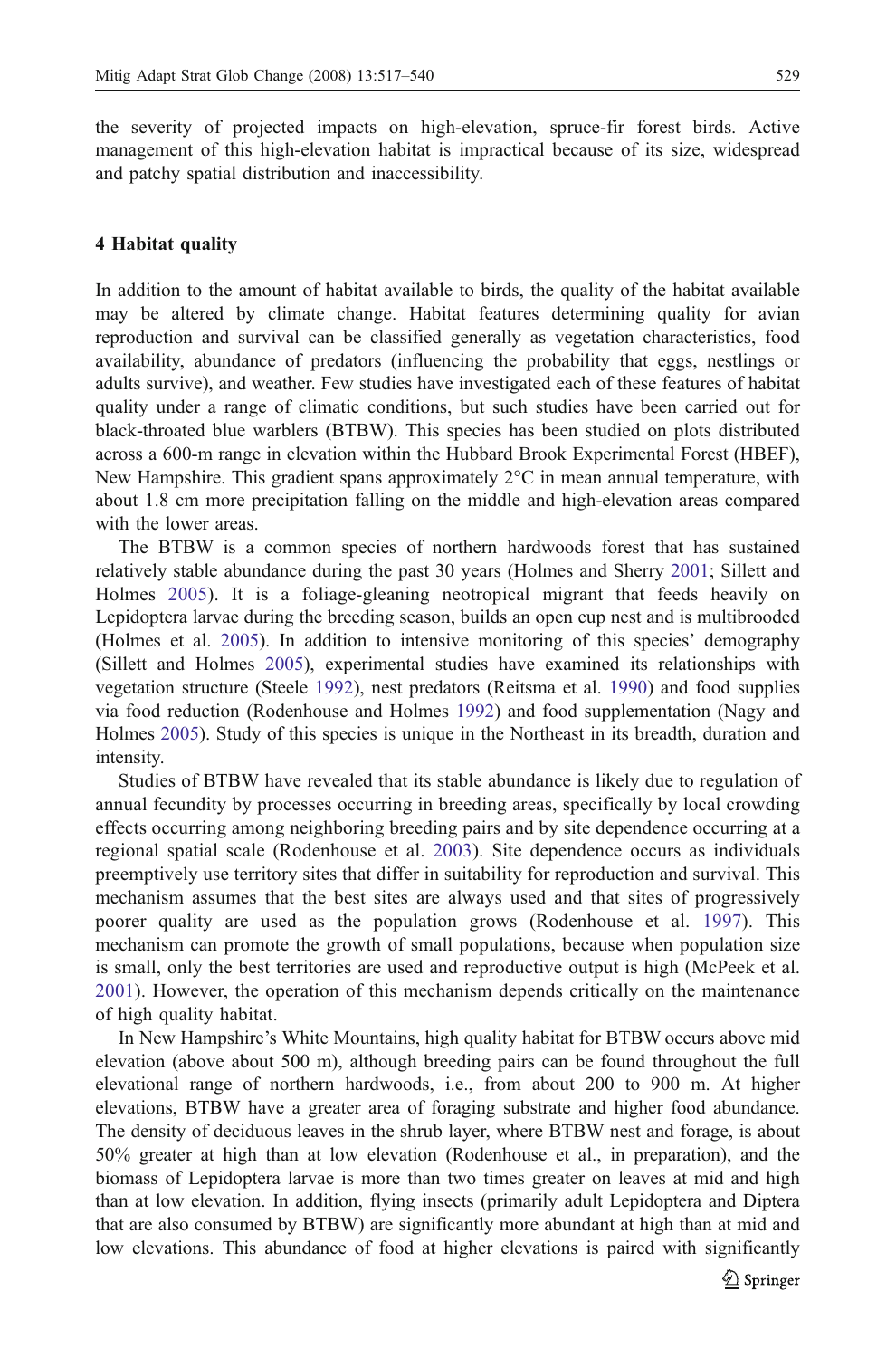lower nest predator density at mid and high elevations than at low elevation (Rodenhouse et al., in preparation).

Greater territory quality for BTBW at mid and high elevation is matched by greater annual fecundity (number of young produced per pair per season) and greater apparent survival (as indicated by year-to-year return rates of adults) at mid and high elevations than at low elevation (Rodenhouse et al., in preparation). It is not surprising then that recruiting BTBW settle at the highest elevation allowed by leaf expansion at the time of arrival (Rodenhouse et al. unpublished data). In fact, BTBW have a significantly clumped distribution within the HBEF with major aggregations occurring only at mid and high elevations (Doran [2003\)](#page-21-0). The upper elevation (and probably latitude) at which BTBW settle is determined by the transition from northern hardwoods to unsuitable spruce-fir forest that begins at about 900 m.

Climate warming will reduce the area within which high quality territories for BTBW occur, as warming extends the distribution of low quality habitat up slope (and farther north). The net effect will be lowering of the average quality of territories available to this species. Indeed a 2°C rise in mean annual temperature would degrade habitat quality within our entire study area that extends from 250 to 850 m-nearly the entire elevational range used by BTBW. Reductions in habitat quality will result in lower annual fecundity and likely in smaller population size because of the significant correlation between annual fecundity and recruitment in the subsequent year (Sillett et al. [2000\)](#page-23-0). Although a quantitative comparison cannot be made, reductions in population size as a consequence of lower habitat quality corresponds qualitatively with the reduction in incidence projected for northern neotropical migrants by using bioclimatic envelope modeling (see Section [1](#page-1-0) above).

Changes in habitat quality for black-throated blue warblers are likely to occur rapidly, because they do not depend on changes in long-lived species such as trees. Furthermore, food availability is the critical feature for habitat quality of BTBW (Rodenhouse and Holmes [1992](#page-22-0); Nagy and Holmes [2005\)](#page-22-0), and food abundance (particularly the abundance of Lepidoptera larvae) is strongly dependent upon food web interactions. These interactions seem linked to climatic conditions as they shift across environmental gradients (Hodkinson [2005\)](#page-21-0).

# 5 Can bird species respond adaptively to rapid climate change?

Responses to climate change by the resident and migrant birds of the Northeast might be expected because they have experienced climate changes in their evolutionary history, and because they encounter a wide range of conditions in their strongly seasonal environment. The most flexible type of response would be behavioral shifts, e.g., in foraging methods, the timing of migration and breeding, etc. to take advantage of favorable weather or to mitigate the negative effects of inclement weather. Such behavioral plasticity in response to weather is well documented (Elkins [1988;](#page-21-0) Walther [2001\)](#page-23-0) as are climate-related shifts in the timing of migration (Strode [2003](#page-23-0)) and the onset of breeding (Both et al. [2006\)](#page-21-0). The extent to which behavioral plasticity can enhance the benefits of favorable weather or mitigate inclement conditions is unknown. Even less clear are the effects of such behavioral responses on demography.

Evolutionary adaptation to climate change, i.e., that associated with heritable variation in morphological or physiological traits, is also possible (Pulido and Berthold [2004](#page-22-0)). Such evolutionary adaptation of morphology is well documented for some species such as the house sparrow (Passer domesticus; Johnston and Selander [1971\)](#page-21-0) and Galapagos finches (Geospiza spp.; Grant and Grant [1995](#page-21-0)). In a recent review of such effects, Yom-Tov et al.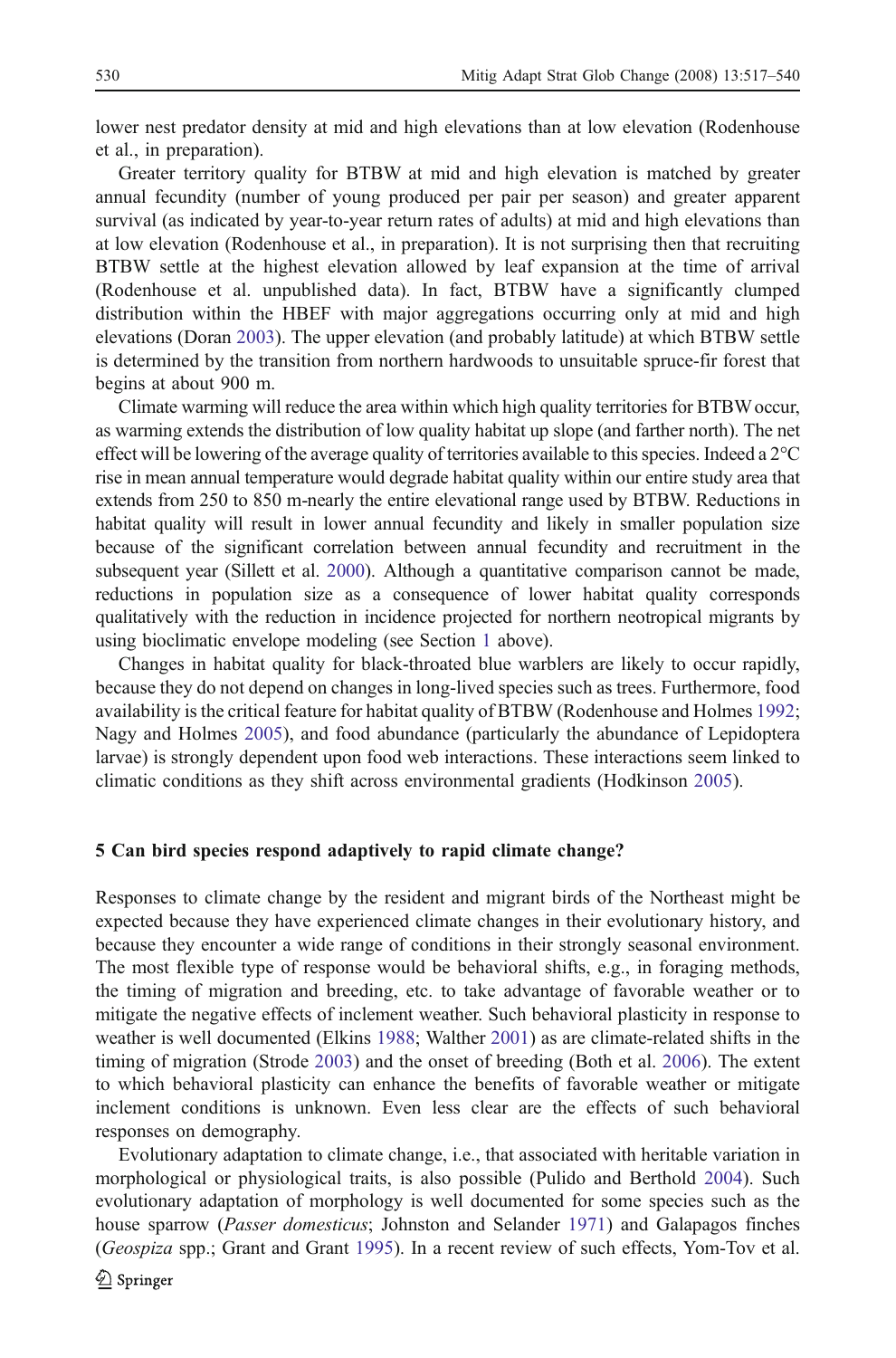([2006\)](#page-23-0), conclude that the reductions in the body mass of some bird species (4 of 14 species tested) over the past 30 years can be attributed to climate warming, but they found no evidence of recent change in wing length among the species tested. These data are intriguing, and the hypothesis of evolutionary adaptation to climate change therefore merits further testing; however, at present there seems to be no strong signal that birds in general are adapting morphologically as climate is changing.

Most bird populations may not adapt evolutionarily to rapid climate change for several reasons. First, most bird species of the Northeast have broad distributions and extensive gene flow (Webster et al. [2002\)](#page-23-0), making local or even regional adaptation unlikely as selection pressures probably differ in kind and intensity over species' ranges. Second, for migrants, changing selection pressures in breeding areas may counter or mask adaptation to changing conditions in wintering areas. Third, in a more variable environment, the direction of selection may shift frequently, resulting in no consistent directional change. Last, extreme events may cause the loss of genetic variation required for adaptive shifts (Pulido and Berthold [2004](#page-22-0)).

#### 6 Dealing with uncertainty

Much about the future effects of climate change on birds is still uncertain. Chiefly: (1) We do not know how rapidly vegetation composition and structure will respond to changes in climate. Because birds will respond to changes in the distribution of their habitat, the extent of effects on birds will depend in part on how rapidly their habitat changes, and this may depend critically on stochastic disturbances (e.g., fire, drought, insects, disease) that provide opportunity for habitat change. In addition, the degree to which individual species are specialized on certain habitat or vegetation features will likely influence how and how much they respond to habitat shifts. (2) The dynamics of species populations during the transition to new habitat structures and locations is not clear. As the composition of biological communities changes, so will interactions among species (i.e., predator–prey, host–parasite, mutualisms, competition) as species respond individualistically to climate change. In consequence, species interactions and population fluctuations will be destabilized, benefiting some species and putting others at risk. (3) Surprises – dramatic and unexpected changes in species populations – will happen due to the multiple indirect effects of climate within food webs and due to time-lags in the propagation of those effects. For example, predators and parasitoids of forest Lepidoptera larvae may significantly alter the dynamics of food available to birds (Hodkinson [2005;](#page-21-0) Stireman et al. [2005\)](#page-23-0). (4) How climate change will interact with other global and regional disturbances (e.g., habitat fragmentation and loss, nitrogen deposition, acid deposition, invasive species, etc.) is also unclear. However, we are unaware of any scenarios in which the effects of such interacting disturbances on the biological communities of the Northeast will promote the stability and viability of bird populations.

Acknowledgements This work was supported by grants from Wellesley College, the US National Science Foundation to Wellesley College and Dartmouth College, the Smithsonian Institution, the Trustees and members of the Vermont Institute of Natural Science, the Thomas Marshall Foundation, Stone House Farm Fund of the Upper Valley Community Foundation, the US Fish and Wildlife Service Migratory Bird Division, and the Northern Global Change Program of the US Forest Service. We are indebted to our wonderful colleague, the late Raymond O'Connor, for all his early work in spatial assessments of bird distributions.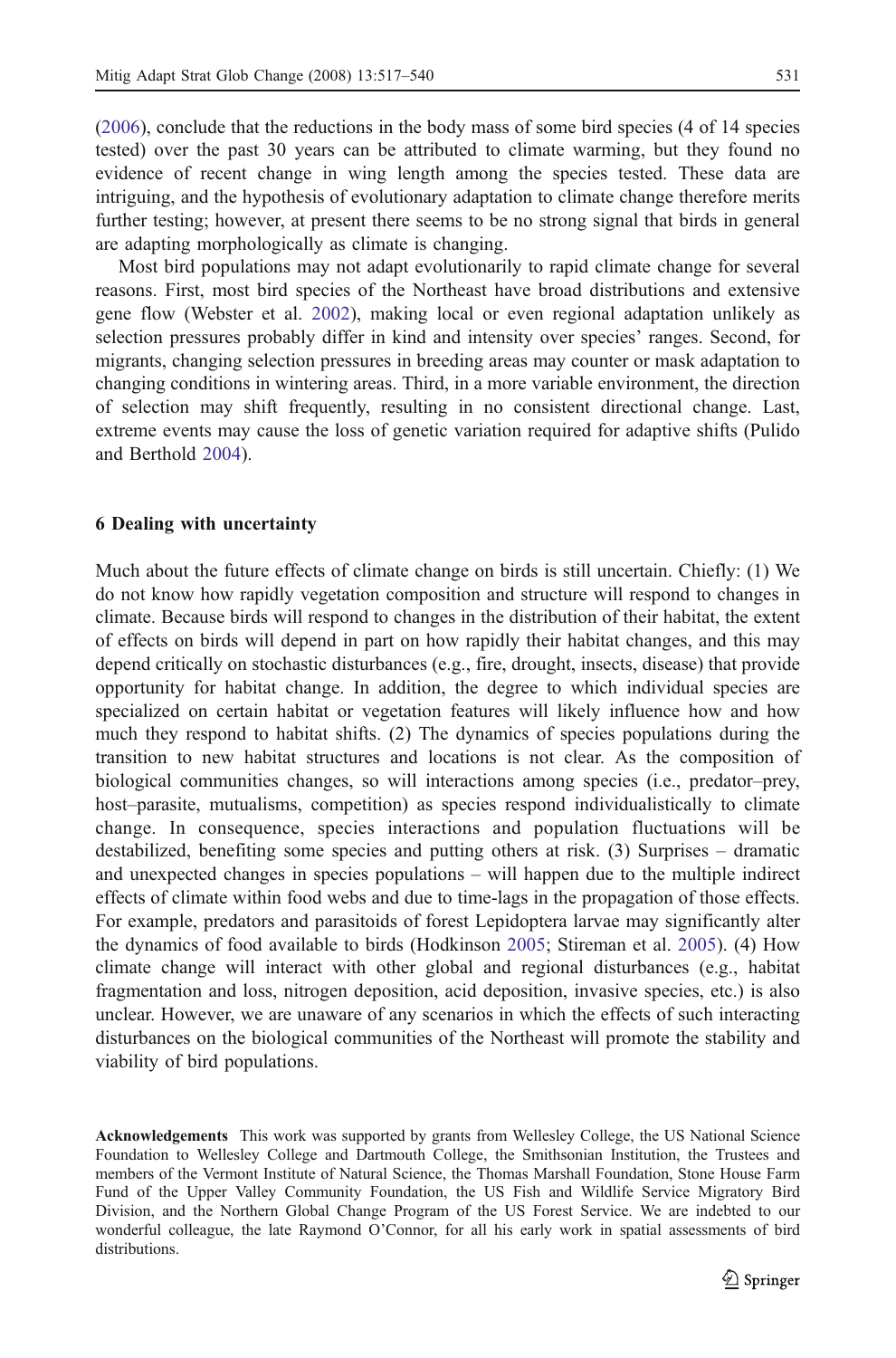Springer

<span id="page-15-0"></span>Appendix 1 Bird species included in the analysis of common bird species. Each species is classified based on migratory status and the breeding habitat guild used to summarize<br>the data. We also report the percent of the spe Appendix 1 Bird species included in the analysis of common bird species. Each species is classified based on migratory status and the breeding habitat guild used to summarize the data. We also report the percent of the species occupancy in the northeast for occupancy based on the habitat model under current conditions. Finally, we report the projected change in incidence and occupancy within the Northeast change in incidence and occupancy within the Northeast

| Species                          | Breeding Guild Habitat Guild                                |           | Current %          | HADHI change (%)                                                                                                                                                                                                                                                                                                                                                                                                                                                             |                                                                                                                                                                                                                               |           | GCM3HI change (%)      |                                                                                                                                                                                                                                                                | GCM3LO change (%) | PCMLO change (%)                         |                                                               |
|----------------------------------|-------------------------------------------------------------|-----------|--------------------|------------------------------------------------------------------------------------------------------------------------------------------------------------------------------------------------------------------------------------------------------------------------------------------------------------------------------------------------------------------------------------------------------------------------------------------------------------------------------|-------------------------------------------------------------------------------------------------------------------------------------------------------------------------------------------------------------------------------|-----------|------------------------|----------------------------------------------------------------------------------------------------------------------------------------------------------------------------------------------------------------------------------------------------------------|-------------------|------------------------------------------|---------------------------------------------------------------|
|                                  |                                                             |           | Occupancy          | Incidence                                                                                                                                                                                                                                                                                                                                                                                                                                                                    | Occupancy                                                                                                                                                                                                                     | Incidence | Occupancy              | Incidence                                                                                                                                                                                                                                                      | Occupancy         | Incidence                                | Occupancy                                                     |
| Common loon                      | Migrant                                                     | Wetland   |                    |                                                                                                                                                                                                                                                                                                                                                                                                                                                                              |                                                                                                                                                                                                                               | $-92.9$   |                        |                                                                                                                                                                                                                                                                |                   | $-75.5$                                  |                                                               |
| Ringbilled gull                  | Partial migrant                                             | Wetland   |                    |                                                                                                                                                                                                                                                                                                                                                                                                                                                                              | $-20.1$<br>$-37.2$                                                                                                                                                                                                            |           |                        |                                                                                                                                                                                                                                                                |                   |                                          |                                                               |
|                                  | Partial migrant                                             | Wetland   |                    | $-85.9$                                                                                                                                                                                                                                                                                                                                                                                                                                                                      | $\mathbb{R}^2$                                                                                                                                                                                                                |           |                        |                                                                                                                                                                                                                                                                |                   | $-74.6$<br>$-14.2$<br>$-89.5$<br>$-84.5$ |                                                               |
| Laughing gull<br>Black tern      | Migrant                                                     | Wetland   |                    |                                                                                                                                                                                                                                                                                                                                                                                                                                                                              |                                                                                                                                                                                                                               |           |                        |                                                                                                                                                                                                                                                                |                   |                                          |                                                               |
| Mallard                          | Partial migran <sup>®</sup>                                 | Wetland   |                    |                                                                                                                                                                                                                                                                                                                                                                                                                                                                              |                                                                                                                                                                                                                               |           |                        |                                                                                                                                                                                                                                                                |                   |                                          |                                                               |
| Bluewinged teal                  |                                                             | Wetland   |                    |                                                                                                                                                                                                                                                                                                                                                                                                                                                                              |                                                                                                                                                                                                                               |           |                        |                                                                                                                                                                                                                                                                |                   |                                          |                                                               |
| Canada goose                     | Migrant<br>Partial migrant                                  | Wetland   |                    |                                                                                                                                                                                                                                                                                                                                                                                                                                                                              |                                                                                                                                                                                                                               |           |                        |                                                                                                                                                                                                                                                                |                   | $-70.2$<br>20.5                          |                                                               |
| White ibis                       | Partial migrant                                             | Wetland   |                    |                                                                                                                                                                                                                                                                                                                                                                                                                                                                              |                                                                                                                                                                                                                               |           |                        |                                                                                                                                                                                                                                                                |                   | $>200$                                   |                                                               |
| American bittern                 |                                                             | Wetland   |                    |                                                                                                                                                                                                                                                                                                                                                                                                                                                                              |                                                                                                                                                                                                                               |           |                        |                                                                                                                                                                                                                                                                |                   |                                          |                                                               |
| Great blue heron                 | Migrant<br>Partial migrant                                  | Wetland   |                    |                                                                                                                                                                                                                                                                                                                                                                                                                                                                              |                                                                                                                                                                                                                               |           |                        |                                                                                                                                                                                                                                                                |                   |                                          |                                                               |
| Great egret                      | Partial migrant                                             | Wetland   |                    | $\mathop{\mathbb{Z}}\limits^{\mathbf{3}}_{\mathbf{7}}\mathop{\mathbb{Z}}\limits^{\mathbf{3}}_{\mathbf{8}}\mathop{\mathbb{Z}}\limits^{\mathbf{3}}_{\mathbf{9}}\mathop{\mathbb{Z}}\limits^{\mathbf{3}}_{\mathbf{9}}\mathop{\mathbb{Z}}\limits^{\mathbf{3}}_{\mathbf{9}}\mathop{\mathbb{Z}}\limits^{\mathbf{3}}_{\mathbf{9}}\mathop{\mathbb{Z}}\limits^{\mathbf{3}}_{\mathbf{9}}\mathop{\mathbb{Z}}\limits^{\mathbf{3}}_{\mathbf{9}}\mathop{\mathbb{Z}}\limits^{\mathbf{3}}_{\$ | $4.7$ $8.3$ $3.9$ $4.1$ $2.3$ $3.9$ $4.1$ $2.5$ $3.9$ $4.1$ $2.5$ $3.9$ $4.7$ $1.2$ $1.3$ $1.4$ $1.5$ $1.5$ $1.6$ $1.7$ $1.4$ $1.5$ $1.4$ $1.5$ $1.4$ $1.5$ $1.5$ $1.5$ $1.5$ $1.5$ $1.5$ $1.5$ $1.5$ $1.5$ $1.5$ $1.5$ $1.5$ |           |                        | $\begin{array}{l} 3.3668711\\ 8.426871\\ 7.1747\\ 7.1777\\ 7.1777\\ 7.1777\\ 7.1777\\ 7.17777\\ 7.17777\\ 7.17777\\ 7.17777\\ 7.17777\\ 7.17777\\ 7.17777\\ 7.17777\\ 7.17777\\ 7.17777\\ 7.17777\\ 7.17777\\ 7.17777\\ 7.17777\\ 7.17777\\ 7.17777\\ 7.17777$ |                   | $-53.5$<br>$-26.4$<br>$-50.6$            |                                                               |
|                                  | Partial migrant                                             | Wetland   |                    |                                                                                                                                                                                                                                                                                                                                                                                                                                                                              |                                                                                                                                                                                                                               |           |                        |                                                                                                                                                                                                                                                                |                   |                                          |                                                               |
| Snowy egret<br>Little blue heron | Partial migrant                                             | Wetland   |                    |                                                                                                                                                                                                                                                                                                                                                                                                                                                                              |                                                                                                                                                                                                                               |           |                        |                                                                                                                                                                                                                                                                |                   |                                          |                                                               |
| Cattle egret                     | Migrant                                                     | Wetland   |                    |                                                                                                                                                                                                                                                                                                                                                                                                                                                                              |                                                                                                                                                                                                                               |           |                        |                                                                                                                                                                                                                                                                |                   |                                          |                                                               |
| Green heron                      |                                                             | Wetland   |                    |                                                                                                                                                                                                                                                                                                                                                                                                                                                                              |                                                                                                                                                                                                                               |           |                        |                                                                                                                                                                                                                                                                |                   | $7200$ $73.7$ $7200$ $-61$               |                                                               |
| Yellowcrowned nightheron         |                                                             | Wetland   |                    |                                                                                                                                                                                                                                                                                                                                                                                                                                                                              |                                                                                                                                                                                                                               |           |                        |                                                                                                                                                                                                                                                                |                   |                                          |                                                               |
| Sora                             | Migrant<br>Partial migrant<br>Migrant<br>Migrant<br>Migrant | Wetland   |                    |                                                                                                                                                                                                                                                                                                                                                                                                                                                                              |                                                                                                                                                                                                                               |           |                        |                                                                                                                                                                                                                                                                |                   |                                          |                                                               |
| American Coot                    |                                                             | Wetland   |                    |                                                                                                                                                                                                                                                                                                                                                                                                                                                                              |                                                                                                                                                                                                                               |           |                        |                                                                                                                                                                                                                                                                |                   |                                          |                                                               |
| Common snipe                     |                                                             | Wetland   |                    |                                                                                                                                                                                                                                                                                                                                                                                                                                                                              |                                                                                                                                                                                                                               |           |                        |                                                                                                                                                                                                                                                                |                   | $-60.3$                                  | $-15.7$                                                       |
| Spotted sandpiper                | Migrant                                                     | Wetland   | 76.4               |                                                                                                                                                                                                                                                                                                                                                                                                                                                                              |                                                                                                                                                                                                                               |           |                        |                                                                                                                                                                                                                                                                |                   | $-36.1$<br>$1.5$<br>$-48.6$              |                                                               |
| Killdeer                         | Temperate                                                   | Unclass   | 100                |                                                                                                                                                                                                                                                                                                                                                                                                                                                                              | $\overline{a}$                                                                                                                                                                                                                |           |                        |                                                                                                                                                                                                                                                                | $\overline{a}$    |                                          |                                                               |
| Gray partridge                   | Resident                                                    | Unclass   |                    |                                                                                                                                                                                                                                                                                                                                                                                                                                                                              |                                                                                                                                                                                                                               |           |                        |                                                                                                                                                                                                                                                                |                   |                                          |                                                               |
| Northern bobwhite                | Resident                                                    | Shrubland | $\frac{1.1}{39.7}$ |                                                                                                                                                                                                                                                                                                                                                                                                                                                                              | $9.9$<br>60.3<br>-23.3                                                                                                                                                                                                        | 57.5      | $3.3$<br>60.1<br>-23.6 | $\frac{45.2}{200}$                                                                                                                                                                                                                                             | $0.8$<br>46.5     | 199.4                                    | $\frac{-17.6}{0}$<br>$\frac{-0.6}{37.5}$<br>$\frac{-11.6}{0}$ |
| Ruffed grouse                    | Resident                                                    | Forest    |                    |                                                                                                                                                                                                                                                                                                                                                                                                                                                                              |                                                                                                                                                                                                                               |           |                        |                                                                                                                                                                                                                                                                |                   | $-38.3$                                  |                                                               |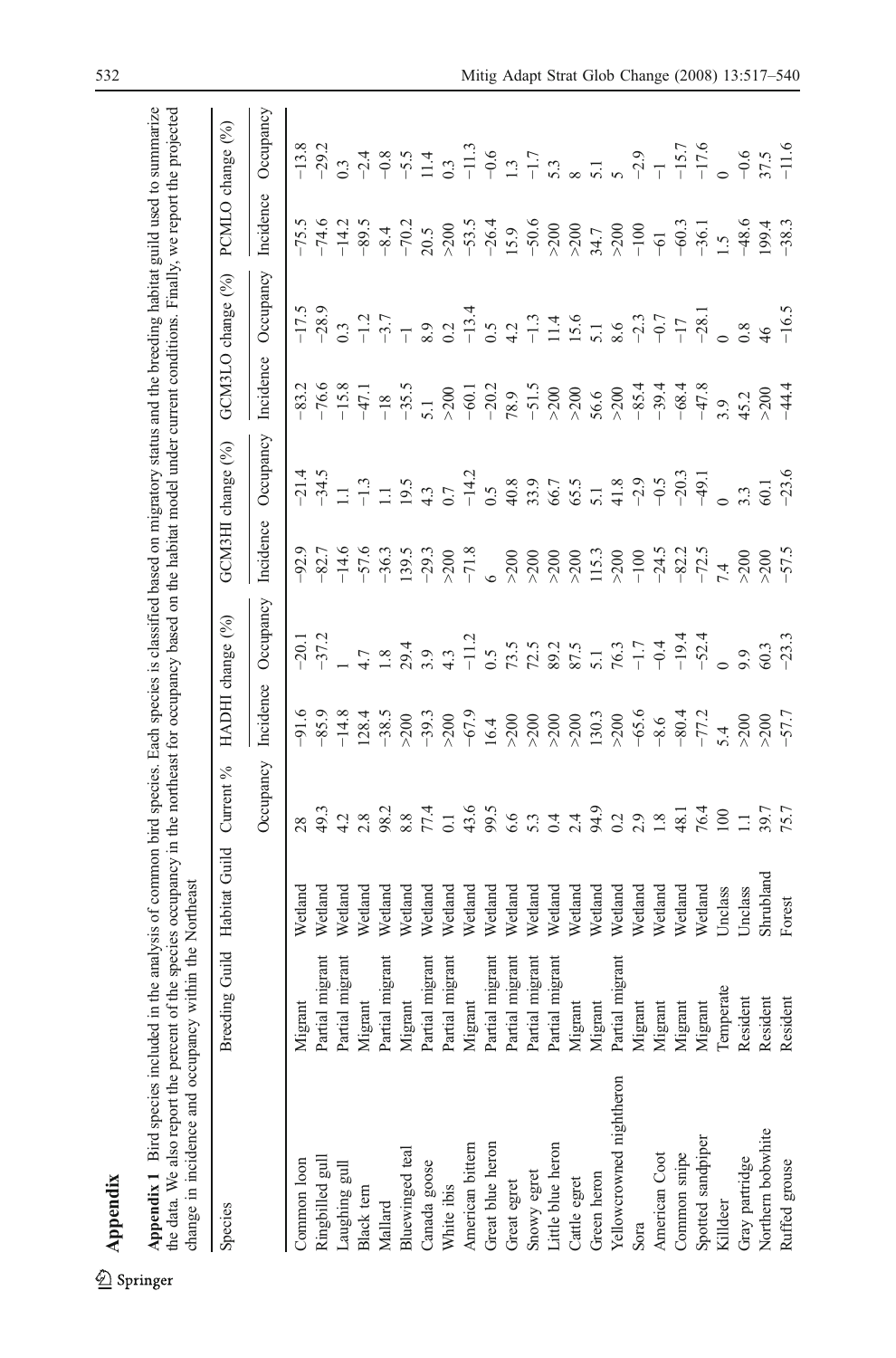| kingnecked pheasant       |                                                                                                                                                                                                                                                                                               | $\begin{tabular}{l} {\bf Grassland} \\ {\bf Unclass} \\ {\bf Unclass} \\ {\bf Unclass} \\ {\bf Unclass} \\ {\bf On class} \\ {\bf On class} \\ {\bf On class} \\ {\bf On class} \\ {\bf Forest} \\ {\bf Forest} \\ {\bf Forest} \\ {\bf Forest} \\ {\bf Forest} \\ {\bf Forest} \\ {\bf Forest} \\ {\bf Forest} \\ {\bf Forest} \\ {\bf Forest} \\ {\bf Forest} \\ {\bf Forest} \\ {\bf Forest} \\ {\bf Forest} \\ {\bf Forest} \\ {\bf Forest} \\ {\bf Forest} \\ {\bf Forest} \\ {\bf Forest} \\ {\bf Forest} \\ {\bf Forest} \\ {\bf Forest} \\ {\bf Forest} \\ {\bf Forest} \\ {\bf Forest} \\ {\bf Forest} \\ {\bf$ |  |                                                                                                                                                                                                                                                                                      |                                                                                                                                                                                                                                  |  |                                                                                                                                                                                                                                                                                                                                      |  |
|---------------------------|-----------------------------------------------------------------------------------------------------------------------------------------------------------------------------------------------------------------------------------------------------------------------------------------------|--------------------------------------------------------------------------------------------------------------------------------------------------------------------------------------------------------------------------------------------------------------------------------------------------------------------------------------------------------------------------------------------------------------------------------------------------------------------------------------------------------------------------------------------------------------------------------------------------------------------------|--|--------------------------------------------------------------------------------------------------------------------------------------------------------------------------------------------------------------------------------------------------------------------------------------|----------------------------------------------------------------------------------------------------------------------------------------------------------------------------------------------------------------------------------|--|--------------------------------------------------------------------------------------------------------------------------------------------------------------------------------------------------------------------------------------------------------------------------------------------------------------------------------------|--|
| Rock dove                 | Resident<br>Resident<br>Resident<br>Temperate<br>Resident<br>Resident<br>Temperate<br>Resident<br>Temperate<br>Perspective oppical<br>Temperate<br>Perspective oppical<br>Resident<br>Resident<br>Resident<br>Resident<br>Resident<br>Resident<br>Resident<br>Resident<br>Resident<br>Residen |                                                                                                                                                                                                                                                                                                                                                                                                                                                                                                                                                                                                                          |  | $\begin{array}{cccccccccccccc} 0.75 & 0.75 & 0.75 & 0.75 & 0.75 & 0.75 & 0.75 & 0.75 & 0.75 & 0.75 & 0.75 & 0.75 & 0.75 & 0.75 & 0.75 & 0.75 & 0.75 & 0.75 & 0.75 & 0.75 & 0.75 & 0.75 & 0.75 & 0.75 & 0.75 & 0.75 & 0.75 & 0.75 & 0.75 & 0.75 & 0.75 & 0.75 & 0.75 & 0.75 & 0.75 &$ | si o o ni di segunda di segunda di segunda di segunda di segunda di segunda di segunda di segunda di segunda d<br>Si o o ni di segunda di segunda di segunda di segunda di segunda di segunda di segunda di segunda di segunda d |  | $-1$ $-1$ $\ldots$ $\ldots$ $\ldots$ $\ldots$ $\ldots$ $\ldots$ $\ldots$ $\ldots$ $\ldots$ $\ldots$ $\ldots$ $\ldots$ $\ldots$ $\ldots$ $\ldots$ $\ldots$ $\ldots$ $\ldots$ $\ldots$ $\ldots$ $\ldots$ $\ldots$ $\ldots$ $\ldots$ $\ldots$ $\ldots$ $\ldots$ $\ldots$ $\ldots$ $\ldots$ $\ldots$ $\ldots$ $\ldots$ $\ldots$ $\ldots$ |  |
| Mourning dove             |                                                                                                                                                                                                                                                                                               |                                                                                                                                                                                                                                                                                                                                                                                                                                                                                                                                                                                                                          |  |                                                                                                                                                                                                                                                                                      |                                                                                                                                                                                                                                  |  |                                                                                                                                                                                                                                                                                                                                      |  |
| Common ground dove        |                                                                                                                                                                                                                                                                                               |                                                                                                                                                                                                                                                                                                                                                                                                                                                                                                                                                                                                                          |  |                                                                                                                                                                                                                                                                                      |                                                                                                                                                                                                                                  |  |                                                                                                                                                                                                                                                                                                                                      |  |
| Turkey vulture            |                                                                                                                                                                                                                                                                                               |                                                                                                                                                                                                                                                                                                                                                                                                                                                                                                                                                                                                                          |  |                                                                                                                                                                                                                                                                                      |                                                                                                                                                                                                                                  |  |                                                                                                                                                                                                                                                                                                                                      |  |
| Black vulture             |                                                                                                                                                                                                                                                                                               |                                                                                                                                                                                                                                                                                                                                                                                                                                                                                                                                                                                                                          |  |                                                                                                                                                                                                                                                                                      |                                                                                                                                                                                                                                  |  |                                                                                                                                                                                                                                                                                                                                      |  |
| Mississippi kite          |                                                                                                                                                                                                                                                                                               |                                                                                                                                                                                                                                                                                                                                                                                                                                                                                                                                                                                                                          |  |                                                                                                                                                                                                                                                                                      |                                                                                                                                                                                                                                  |  |                                                                                                                                                                                                                                                                                                                                      |  |
| Northern harrier          |                                                                                                                                                                                                                                                                                               |                                                                                                                                                                                                                                                                                                                                                                                                                                                                                                                                                                                                                          |  |                                                                                                                                                                                                                                                                                      |                                                                                                                                                                                                                                  |  |                                                                                                                                                                                                                                                                                                                                      |  |
| Redtailed hawk            |                                                                                                                                                                                                                                                                                               |                                                                                                                                                                                                                                                                                                                                                                                                                                                                                                                                                                                                                          |  |                                                                                                                                                                                                                                                                                      |                                                                                                                                                                                                                                  |  |                                                                                                                                                                                                                                                                                                                                      |  |
| Redshouldered hawk        |                                                                                                                                                                                                                                                                                               |                                                                                                                                                                                                                                                                                                                                                                                                                                                                                                                                                                                                                          |  |                                                                                                                                                                                                                                                                                      |                                                                                                                                                                                                                                  |  |                                                                                                                                                                                                                                                                                                                                      |  |
| Broadwinged hawk          |                                                                                                                                                                                                                                                                                               |                                                                                                                                                                                                                                                                                                                                                                                                                                                                                                                                                                                                                          |  |                                                                                                                                                                                                                                                                                      |                                                                                                                                                                                                                                  |  |                                                                                                                                                                                                                                                                                                                                      |  |
| American kestrel          |                                                                                                                                                                                                                                                                                               |                                                                                                                                                                                                                                                                                                                                                                                                                                                                                                                                                                                                                          |  |                                                                                                                                                                                                                                                                                      |                                                                                                                                                                                                                                  |  |                                                                                                                                                                                                                                                                                                                                      |  |
| Great horned owl          |                                                                                                                                                                                                                                                                                               |                                                                                                                                                                                                                                                                                                                                                                                                                                                                                                                                                                                                                          |  |                                                                                                                                                                                                                                                                                      |                                                                                                                                                                                                                                  |  |                                                                                                                                                                                                                                                                                                                                      |  |
| Yellowbilled cuckoo       |                                                                                                                                                                                                                                                                                               |                                                                                                                                                                                                                                                                                                                                                                                                                                                                                                                                                                                                                          |  |                                                                                                                                                                                                                                                                                      |                                                                                                                                                                                                                                  |  |                                                                                                                                                                                                                                                                                                                                      |  |
| <b>Blackbilled</b> cuckoo |                                                                                                                                                                                                                                                                                               |                                                                                                                                                                                                                                                                                                                                                                                                                                                                                                                                                                                                                          |  |                                                                                                                                                                                                                                                                                      |                                                                                                                                                                                                                                  |  |                                                                                                                                                                                                                                                                                                                                      |  |
| Downy woodpecker          |                                                                                                                                                                                                                                                                                               |                                                                                                                                                                                                                                                                                                                                                                                                                                                                                                                                                                                                                          |  |                                                                                                                                                                                                                                                                                      |                                                                                                                                                                                                                                  |  |                                                                                                                                                                                                                                                                                                                                      |  |
| Yellowbellied sapsucker   |                                                                                                                                                                                                                                                                                               |                                                                                                                                                                                                                                                                                                                                                                                                                                                                                                                                                                                                                          |  |                                                                                                                                                                                                                                                                                      |                                                                                                                                                                                                                                  |  |                                                                                                                                                                                                                                                                                                                                      |  |
| Pileated woodpecker       |                                                                                                                                                                                                                                                                                               |                                                                                                                                                                                                                                                                                                                                                                                                                                                                                                                                                                                                                          |  |                                                                                                                                                                                                                                                                                      |                                                                                                                                                                                                                                  |  |                                                                                                                                                                                                                                                                                                                                      |  |
| Redheaded woodpecker      |                                                                                                                                                                                                                                                                                               |                                                                                                                                                                                                                                                                                                                                                                                                                                                                                                                                                                                                                          |  |                                                                                                                                                                                                                                                                                      |                                                                                                                                                                                                                                  |  |                                                                                                                                                                                                                                                                                                                                      |  |
| Redbellied woodpecker     |                                                                                                                                                                                                                                                                                               |                                                                                                                                                                                                                                                                                                                                                                                                                                                                                                                                                                                                                          |  |                                                                                                                                                                                                                                                                                      |                                                                                                                                                                                                                                  |  |                                                                                                                                                                                                                                                                                                                                      |  |
| Chuckwills Widow          |                                                                                                                                                                                                                                                                                               |                                                                                                                                                                                                                                                                                                                                                                                                                                                                                                                                                                                                                          |  |                                                                                                                                                                                                                                                                                      |                                                                                                                                                                                                                                  |  |                                                                                                                                                                                                                                                                                                                                      |  |
| Whippoorwill              |                                                                                                                                                                                                                                                                                               |                                                                                                                                                                                                                                                                                                                                                                                                                                                                                                                                                                                                                          |  |                                                                                                                                                                                                                                                                                      |                                                                                                                                                                                                                                  |  |                                                                                                                                                                                                                                                                                                                                      |  |
| Common nighthawk          |                                                                                                                                                                                                                                                                                               |                                                                                                                                                                                                                                                                                                                                                                                                                                                                                                                                                                                                                          |  |                                                                                                                                                                                                                                                                                      |                                                                                                                                                                                                                                  |  |                                                                                                                                                                                                                                                                                                                                      |  |
| Chinney swift             |                                                                                                                                                                                                                                                                                               |                                                                                                                                                                                                                                                                                                                                                                                                                                                                                                                                                                                                                          |  |                                                                                                                                                                                                                                                                                      |                                                                                                                                                                                                                                  |  |                                                                                                                                                                                                                                                                                                                                      |  |
| Rubythroated hummingbird  |                                                                                                                                                                                                                                                                                               |                                                                                                                                                                                                                                                                                                                                                                                                                                                                                                                                                                                                                          |  |                                                                                                                                                                                                                                                                                      |                                                                                                                                                                                                                                  |  |                                                                                                                                                                                                                                                                                                                                      |  |
| Scissortailed flycatcher  |                                                                                                                                                                                                                                                                                               |                                                                                                                                                                                                                                                                                                                                                                                                                                                                                                                                                                                                                          |  |                                                                                                                                                                                                                                                                                      |                                                                                                                                                                                                                                  |  |                                                                                                                                                                                                                                                                                                                                      |  |
| Eastern kingbird          |                                                                                                                                                                                                                                                                                               |                                                                                                                                                                                                                                                                                                                                                                                                                                                                                                                                                                                                                          |  |                                                                                                                                                                                                                                                                                      |                                                                                                                                                                                                                                  |  |                                                                                                                                                                                                                                                                                                                                      |  |
| Eastern phoebe            |                                                                                                                                                                                                                                                                                               |                                                                                                                                                                                                                                                                                                                                                                                                                                                                                                                                                                                                                          |  |                                                                                                                                                                                                                                                                                      |                                                                                                                                                                                                                                  |  |                                                                                                                                                                                                                                                                                                                                      |  |
| Eastern woodpewee         |                                                                                                                                                                                                                                                                                               |                                                                                                                                                                                                                                                                                                                                                                                                                                                                                                                                                                                                                          |  |                                                                                                                                                                                                                                                                                      |                                                                                                                                                                                                                                  |  |                                                                                                                                                                                                                                                                                                                                      |  |
| Acadian flycatcher        |                                                                                                                                                                                                                                                                                               |                                                                                                                                                                                                                                                                                                                                                                                                                                                                                                                                                                                                                          |  |                                                                                                                                                                                                                                                                                      |                                                                                                                                                                                                                                  |  |                                                                                                                                                                                                                                                                                                                                      |  |
| Willow flycatcher         |                                                                                                                                                                                                                                                                                               |                                                                                                                                                                                                                                                                                                                                                                                                                                                                                                                                                                                                                          |  |                                                                                                                                                                                                                                                                                      |                                                                                                                                                                                                                                  |  |                                                                                                                                                                                                                                                                                                                                      |  |
| Least flycatcher          |                                                                                                                                                                                                                                                                                               |                                                                                                                                                                                                                                                                                                                                                                                                                                                                                                                                                                                                                          |  |                                                                                                                                                                                                                                                                                      |                                                                                                                                                                                                                                  |  |                                                                                                                                                                                                                                                                                                                                      |  |
| Horned lark               |                                                                                                                                                                                                                                                                                               | Grassland                                                                                                                                                                                                                                                                                                                                                                                                                                                                                                                                                                                                                |  |                                                                                                                                                                                                                                                                                      |                                                                                                                                                                                                                                  |  |                                                                                                                                                                                                                                                                                                                                      |  |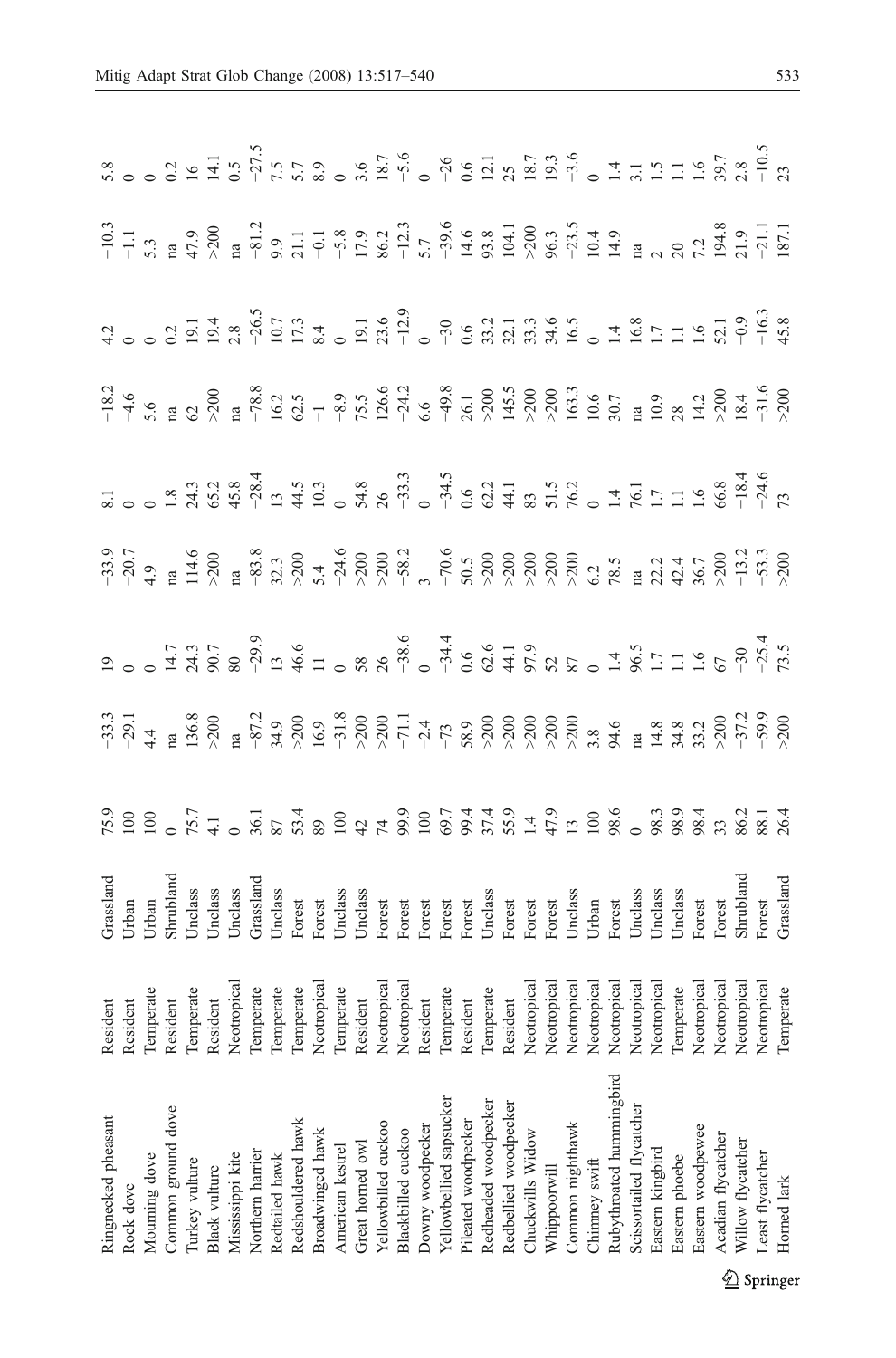| Species                |             | Breeding Guild Habitat Guild | Current $\%$                                      | HADHI change (%)                                                  |           |                                                                                                                                                                                                                                                                                                                     | GCM3HI change (%) |                | GCM3LO change (%) |                           | PCMLO change (%)                                                                                                                             |
|------------------------|-------------|------------------------------|---------------------------------------------------|-------------------------------------------------------------------|-----------|---------------------------------------------------------------------------------------------------------------------------------------------------------------------------------------------------------------------------------------------------------------------------------------------------------------------|-------------------|----------------|-------------------|---------------------------|----------------------------------------------------------------------------------------------------------------------------------------------|
|                        |             |                              | Occupancy                                         | Incidence                                                         | Occupancy | Incidence                                                                                                                                                                                                                                                                                                           | Occupancy         | Incidence      | Occupancy         | Incidence                 | Occupancy                                                                                                                                    |
| Blue jay               | Temperate   | Urban                        | 5.66                                              |                                                                   |           |                                                                                                                                                                                                                                                                                                                     |                   |                |                   |                           |                                                                                                                                              |
| American crow          | Temperate   | Unclass                      |                                                   |                                                                   |           |                                                                                                                                                                                                                                                                                                                     |                   |                | 0.8               |                           |                                                                                                                                              |
| Fish crow              | Temperate   | Unclass                      | 99.4<br>16.3                                      | $6.39$<br>$5.39$<br>$5.7$<br>$-8.3$<br>$-8.3$<br>$-2.3$<br>$-2.3$ |           | $\frac{16}{14.7}$<br>99.7<br>-10.1                                                                                                                                                                                                                                                                                  |                   |                |                   | $2.5$<br>$16.6$<br>$19.9$ | $3.6$<br>$7.3$<br>$0.73$                                                                                                                     |
| European starling      | Temperate   | Urban                        | 100                                               |                                                                   |           |                                                                                                                                                                                                                                                                                                                     |                   |                |                   |                           |                                                                                                                                              |
| <b>Bobolink</b>        | Neotropica  | Grasslan                     | 96.3                                              |                                                                   |           |                                                                                                                                                                                                                                                                                                                     |                   |                |                   |                           |                                                                                                                                              |
| Brownheaded cowbird    | Temperate   | Unclass                      | 100                                               |                                                                   |           |                                                                                                                                                                                                                                                                                                                     |                   |                |                   |                           |                                                                                                                                              |
| Yellowheaded blackbird | Neotropica  | Wetland                      | 0.9                                               |                                                                   |           |                                                                                                                                                                                                                                                                                                                     |                   |                |                   |                           |                                                                                                                                              |
| Eastern meadowlark     | Temperate   | Grassland                    | $100\,$                                           | 18.2                                                              |           |                                                                                                                                                                                                                                                                                                                     |                   |                |                   |                           |                                                                                                                                              |
| Orchard oriole         | Neotropica  | Unclass                      | $\frac{1}{4}$                                     | $>200$                                                            |           | $\frac{3}{7}$ $\frac{3}{7}$ $\frac{3}{7}$ $\frac{1}{7}$ $\frac{1}{8}$ $\frac{3}{7}$ $\frac{5}{7}$ $\frac{5}{7}$ $\frac{5}{7}$ $\frac{3}{7}$ $\frac{5}{7}$ $\frac{3}{7}$ $\frac{3}{7}$ $\frac{3}{7}$ $\frac{3}{7}$ $\frac{3}{7}$ $\frac{3}{7}$ $\frac{3}{7}$ $\frac{3}{7}$ $\frac{3}{7}$ $\frac{3}{7}$ $\frac{3}{7}$ |                   |                |                   |                           | $-14.9$<br>0 - 0 0 9<br>0 3 3 0 0                                                                                                            |
| Baltimore oriole       | Neotropica  | Unclass                      | $100\,$                                           |                                                                   |           |                                                                                                                                                                                                                                                                                                                     |                   |                |                   |                           |                                                                                                                                              |
| Brewers blackbird      | Temperate   | Unclass                      | 7.4                                               |                                                                   |           |                                                                                                                                                                                                                                                                                                                     |                   |                |                   |                           |                                                                                                                                              |
| Evening grosbeak       | Temperate   | Forest                       | 32.1                                              |                                                                   |           |                                                                                                                                                                                                                                                                                                                     |                   |                |                   |                           |                                                                                                                                              |
| Purple finch           | Temperate   | Shrubland                    |                                                   |                                                                   |           |                                                                                                                                                                                                                                                                                                                     |                   |                |                   |                           |                                                                                                                                              |
| House finch            | Temperate   | Urban                        |                                                   | $-46.3$<br>$-89.3$<br>$-70.2$<br>$-48.4$                          |           |                                                                                                                                                                                                                                                                                                                     |                   |                |                   |                           | $-5.1$<br>$-1.8$<br>$-1.24$<br>$-6.6$<br>$-1.52$<br>$-1.52$<br>$-6.2$<br>$-6.2$<br>$-1.4$<br>$-1.52$<br>$-6.2$<br>$-1.4$<br>$-1.5$<br>$-6.2$ |
| American goldfinch     | Temperate   | Shrubland                    |                                                   | $-4.4$                                                            |           |                                                                                                                                                                                                                                                                                                                     |                   |                |                   |                           |                                                                                                                                              |
| Vesper sparrow         | Temperate   | Grassland                    |                                                   |                                                                   |           |                                                                                                                                                                                                                                                                                                                     |                   |                |                   |                           |                                                                                                                                              |
| Savannah sparrow       | Temperate   | Grassland                    |                                                   | $-89.9$<br>$-105.9$<br>$-70.4$<br>$-35.4$<br>$-86.7$<br>9.7       |           |                                                                                                                                                                                                                                                                                                                     |                   |                |                   |                           |                                                                                                                                              |
| Grasshopper sparrow    | Neotropica  | Grassland                    |                                                   |                                                                   |           |                                                                                                                                                                                                                                                                                                                     |                   |                |                   |                           |                                                                                                                                              |
| Whitethroated sparrow  | Temperate   | Shrubland                    |                                                   |                                                                   |           |                                                                                                                                                                                                                                                                                                                     |                   |                |                   |                           |                                                                                                                                              |
| Chipping sparrow       | Neotropica  | Urban                        |                                                   |                                                                   |           |                                                                                                                                                                                                                                                                                                                     |                   |                |                   |                           |                                                                                                                                              |
| laycolored sparrow     | Neotropical | Shrubland                    |                                                   |                                                                   |           |                                                                                                                                                                                                                                                                                                                     |                   |                |                   |                           |                                                                                                                                              |
| Field sparrow          | Temperate   | Shrubland                    |                                                   |                                                                   |           |                                                                                                                                                                                                                                                                                                                     |                   |                |                   |                           |                                                                                                                                              |
| Dark eyed junco        | Temperate   | Forest                       |                                                   | $-81.8$<br>>200                                                   |           |                                                                                                                                                                                                                                                                                                                     |                   |                |                   |                           |                                                                                                                                              |
| Bachmans sparrow       | Temperate   | Forest                       | $\begin{array}{c} 71.5 \\ 0.6 \\ 100 \end{array}$ |                                                                   |           |                                                                                                                                                                                                                                                                                                                     |                   |                |                   |                           |                                                                                                                                              |
| Song sparrow           | Temperate   | Shrubland                    |                                                   | $-69$                                                             |           |                                                                                                                                                                                                                                                                                                                     |                   |                |                   |                           |                                                                                                                                              |
| Lincolns sparrow       | Neotropica  | Grassland                    |                                                   | $-100$                                                            |           |                                                                                                                                                                                                                                                                                                                     |                   |                |                   |                           |                                                                                                                                              |
| Swamp sparrow          | Temperate   | Wetland                      | 224<br>234<br>2522<br>232                         | $-77.8$<br>$-5.2$<br>33                                           |           |                                                                                                                                                                                                                                                                                                                     |                   |                |                   |                           | $-16.4$<br>$-16.4$<br>$7.2$                                                                                                                  |
| Eastern towhee         | Temperate   | Shrubland                    |                                                   |                                                                   |           |                                                                                                                                                                                                                                                                                                                     |                   | $17.6$<br>25.2 |                   |                           |                                                                                                                                              |
| Northern cardinal      | Resident    | Shrubland                    |                                                   |                                                                   |           |                                                                                                                                                                                                                                                                                                                     |                   |                |                   |                           |                                                                                                                                              |

 $\underline{\textcircled{\tiny 2}}$  Springer

Appendix 1 (continued)

Appendix 1 (continued)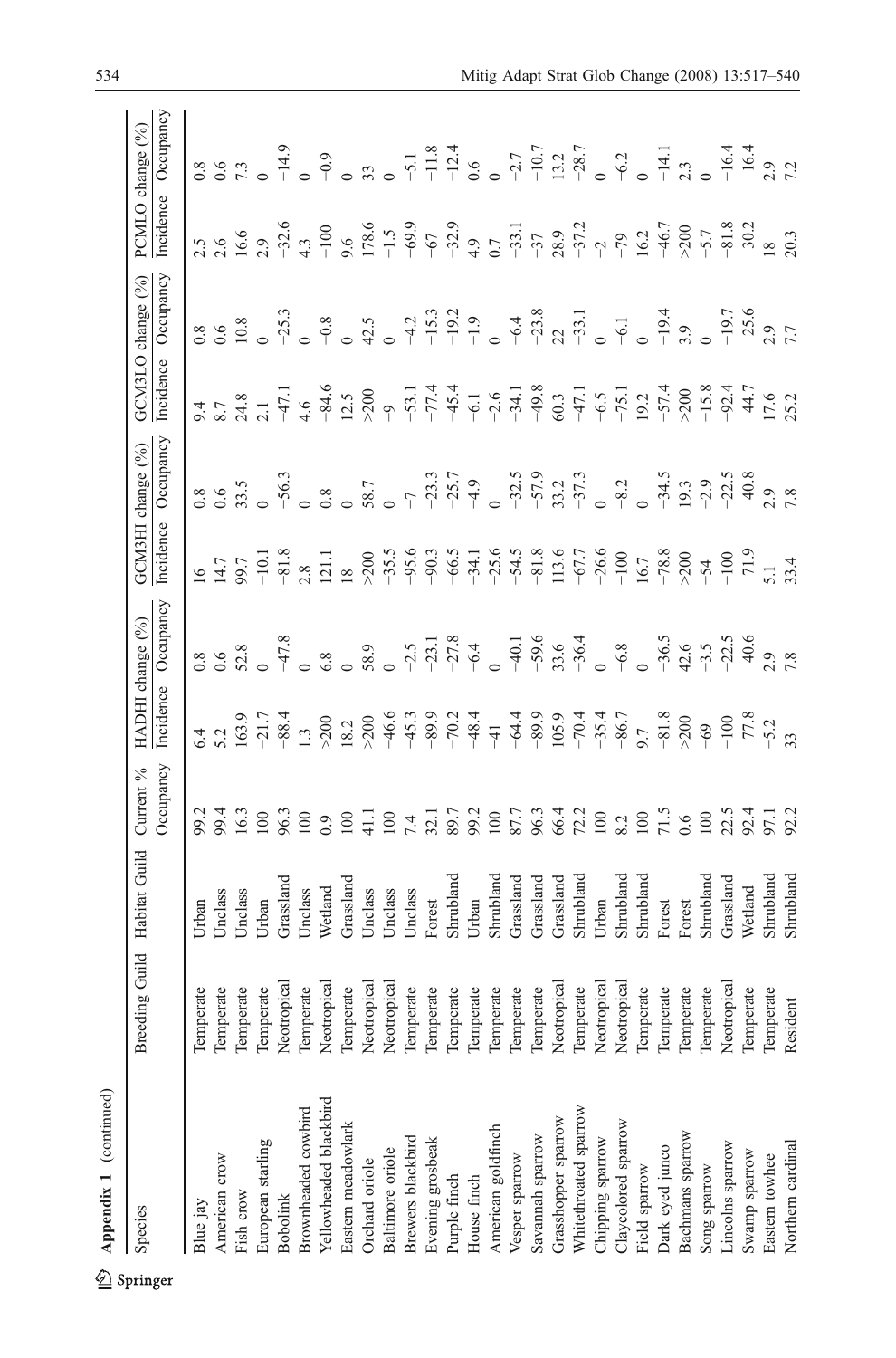| Rosebreasted grosbeak       |                                                                                                                                                                                                                                                                                                  |                                                                                                                                                                                                                                              |                                                                                                                                                                                                                                                                                        |                                                                                                                                                                                                                                                                                                                       |  |  |                                                                                                                                                                                                                               |  |
|-----------------------------|--------------------------------------------------------------------------------------------------------------------------------------------------------------------------------------------------------------------------------------------------------------------------------------------------|----------------------------------------------------------------------------------------------------------------------------------------------------------------------------------------------------------------------------------------------|----------------------------------------------------------------------------------------------------------------------------------------------------------------------------------------------------------------------------------------------------------------------------------------|-----------------------------------------------------------------------------------------------------------------------------------------------------------------------------------------------------------------------------------------------------------------------------------------------------------------------|--|--|-------------------------------------------------------------------------------------------------------------------------------------------------------------------------------------------------------------------------------|--|
| Blue grosbeak               |                                                                                                                                                                                                                                                                                                  |                                                                                                                                                                                                                                              |                                                                                                                                                                                                                                                                                        |                                                                                                                                                                                                                                                                                                                       |  |  |                                                                                                                                                                                                                               |  |
| Indigo bunting              | Neoropial<br>Metoropial<br>Neoropial<br>Neoropial<br>Neoropial<br>Neoropial<br>Neoropial<br>Neoropial<br>Neoropial<br>Temperate<br>Temperate<br>Neoropial<br>Neoropial<br>Neoropial<br>Neoropial<br>Neoropial<br>Neoropial<br>Neoropial<br>Neoropial<br>Neoropial<br>Neoropial<br>Neoropial<br>N | Forest<br>Shrubland<br>Shrubland<br>Shrubland<br>Crassis and Grassis assass as assass as assass as assassed<br>Directions of the Base of the Base of the Base of the Base of the Base of the Base of the Base of the Base of the Base of the | $\frac{1758}{7200}$ $\frac{3858}{7200}$ $\frac{3877}{720}$ $\frac{37587}{720}$ $\frac{37587}{720}$ $\frac{37587}{720}$ $\frac{37587}{720}$ $\frac{37587}{720}$ $\frac{37587}{720}$ $\frac{37587}{720}$ $\frac{37587}{720}$ $\frac{37587}{720}$ $\frac{37587}{720}$ $\frac{37587}{720}$ | $\frac{17}{1}$<br>$\frac{5}{8}$ $\frac{3}{8}$ $\frac{3}{8}$ $\frac{17}{8}$ $\frac{4}{8}$ $\frac{5}{1}$ $\frac{17}{8}$ $\frac{4}{5}$ $\frac{17}{8}$ $\frac{3}{8}$ $\frac{17}{1}$ $\frac{3}{8}$ $\frac{17}{1}$ $\frac{3}{8}$ $\frac{17}{1}$ $\frac{3}{8}$ $\frac{17}{1}$ $\frac{3}{8}$ $\frac{17}{1}$ $\frac{3}{8}$ $\$ |  |  | $7779$ $275$ $288$ $3775$ $4775$ $4775$ $4775$ $4775$ $4775$ $4775$ $4775$ $4775$ $4775$ $4775$ $4775$ $4775$ $4775$ $4775$ $4775$ $4775$ $4775$ $4775$ $4775$ $4775$ $4775$ $4775$ $4775$ $4775$ $4775$ $4775$ $4775$ $4775$ |  |
| Painted bunting             |                                                                                                                                                                                                                                                                                                  |                                                                                                                                                                                                                                              |                                                                                                                                                                                                                                                                                        |                                                                                                                                                                                                                                                                                                                       |  |  |                                                                                                                                                                                                                               |  |
| Dickcissel                  |                                                                                                                                                                                                                                                                                                  |                                                                                                                                                                                                                                              |                                                                                                                                                                                                                                                                                        |                                                                                                                                                                                                                                                                                                                       |  |  |                                                                                                                                                                                                                               |  |
| Summer tanager              |                                                                                                                                                                                                                                                                                                  |                                                                                                                                                                                                                                              |                                                                                                                                                                                                                                                                                        |                                                                                                                                                                                                                                                                                                                       |  |  |                                                                                                                                                                                                                               |  |
| Purple martin               |                                                                                                                                                                                                                                                                                                  |                                                                                                                                                                                                                                              |                                                                                                                                                                                                                                                                                        |                                                                                                                                                                                                                                                                                                                       |  |  |                                                                                                                                                                                                                               |  |
| Cliff swallow               |                                                                                                                                                                                                                                                                                                  |                                                                                                                                                                                                                                              |                                                                                                                                                                                                                                                                                        |                                                                                                                                                                                                                                                                                                                       |  |  |                                                                                                                                                                                                                               |  |
| Barn swallow                |                                                                                                                                                                                                                                                                                                  |                                                                                                                                                                                                                                              |                                                                                                                                                                                                                                                                                        |                                                                                                                                                                                                                                                                                                                       |  |  |                                                                                                                                                                                                                               |  |
| Tree swallow                |                                                                                                                                                                                                                                                                                                  |                                                                                                                                                                                                                                              |                                                                                                                                                                                                                                                                                        |                                                                                                                                                                                                                                                                                                                       |  |  |                                                                                                                                                                                                                               |  |
| Bank swallow                |                                                                                                                                                                                                                                                                                                  |                                                                                                                                                                                                                                              |                                                                                                                                                                                                                                                                                        |                                                                                                                                                                                                                                                                                                                       |  |  |                                                                                                                                                                                                                               |  |
| Cedar waxwing               |                                                                                                                                                                                                                                                                                                  |                                                                                                                                                                                                                                              |                                                                                                                                                                                                                                                                                        |                                                                                                                                                                                                                                                                                                                       |  |  |                                                                                                                                                                                                                               |  |
| Loggerhead shrike           |                                                                                                                                                                                                                                                                                                  |                                                                                                                                                                                                                                              |                                                                                                                                                                                                                                                                                        |                                                                                                                                                                                                                                                                                                                       |  |  |                                                                                                                                                                                                                               |  |
| Redeyed vireo               |                                                                                                                                                                                                                                                                                                  |                                                                                                                                                                                                                                              |                                                                                                                                                                                                                                                                                        |                                                                                                                                                                                                                                                                                                                       |  |  |                                                                                                                                                                                                                               |  |
| Warbling vireo              |                                                                                                                                                                                                                                                                                                  |                                                                                                                                                                                                                                              |                                                                                                                                                                                                                                                                                        |                                                                                                                                                                                                                                                                                                                       |  |  |                                                                                                                                                                                                                               |  |
| Yellowthroated vireo        |                                                                                                                                                                                                                                                                                                  |                                                                                                                                                                                                                                              |                                                                                                                                                                                                                                                                                        |                                                                                                                                                                                                                                                                                                                       |  |  |                                                                                                                                                                                                                               |  |
| Blueheaded vireo            |                                                                                                                                                                                                                                                                                                  |                                                                                                                                                                                                                                              |                                                                                                                                                                                                                                                                                        |                                                                                                                                                                                                                                                                                                                       |  |  |                                                                                                                                                                                                                               |  |
| Whiteeyed vireo             |                                                                                                                                                                                                                                                                                                  |                                                                                                                                                                                                                                              |                                                                                                                                                                                                                                                                                        |                                                                                                                                                                                                                                                                                                                       |  |  |                                                                                                                                                                                                                               |  |
| Black and white warbler     |                                                                                                                                                                                                                                                                                                  |                                                                                                                                                                                                                                              |                                                                                                                                                                                                                                                                                        |                                                                                                                                                                                                                                                                                                                       |  |  |                                                                                                                                                                                                                               |  |
| Prothonotary warbler        |                                                                                                                                                                                                                                                                                                  |                                                                                                                                                                                                                                              |                                                                                                                                                                                                                                                                                        |                                                                                                                                                                                                                                                                                                                       |  |  |                                                                                                                                                                                                                               |  |
| Wormeating warbler          |                                                                                                                                                                                                                                                                                                  |                                                                                                                                                                                                                                              |                                                                                                                                                                                                                                                                                        |                                                                                                                                                                                                                                                                                                                       |  |  |                                                                                                                                                                                                                               |  |
| Bluewinged warbler          |                                                                                                                                                                                                                                                                                                  |                                                                                                                                                                                                                                              |                                                                                                                                                                                                                                                                                        |                                                                                                                                                                                                                                                                                                                       |  |  |                                                                                                                                                                                                                               |  |
| Goldenwinged warbler        |                                                                                                                                                                                                                                                                                                  |                                                                                                                                                                                                                                              |                                                                                                                                                                                                                                                                                        |                                                                                                                                                                                                                                                                                                                       |  |  |                                                                                                                                                                                                                               |  |
| Nashville warbler           |                                                                                                                                                                                                                                                                                                  |                                                                                                                                                                                                                                              |                                                                                                                                                                                                                                                                                        |                                                                                                                                                                                                                                                                                                                       |  |  |                                                                                                                                                                                                                               |  |
| Northern parula             |                                                                                                                                                                                                                                                                                                  |                                                                                                                                                                                                                                              |                                                                                                                                                                                                                                                                                        |                                                                                                                                                                                                                                                                                                                       |  |  |                                                                                                                                                                                                                               |  |
| Yellow warbler              |                                                                                                                                                                                                                                                                                                  |                                                                                                                                                                                                                                              |                                                                                                                                                                                                                                                                                        |                                                                                                                                                                                                                                                                                                                       |  |  |                                                                                                                                                                                                                               |  |
| Blackthroated blue warbler  |                                                                                                                                                                                                                                                                                                  |                                                                                                                                                                                                                                              |                                                                                                                                                                                                                                                                                        |                                                                                                                                                                                                                                                                                                                       |  |  |                                                                                                                                                                                                                               |  |
| Yellowrumped warbler        |                                                                                                                                                                                                                                                                                                  |                                                                                                                                                                                                                                              |                                                                                                                                                                                                                                                                                        |                                                                                                                                                                                                                                                                                                                       |  |  |                                                                                                                                                                                                                               |  |
| Magnolia warbler            | Temperate<br>Neotropical                                                                                                                                                                                                                                                                         |                                                                                                                                                                                                                                              |                                                                                                                                                                                                                                                                                        |                                                                                                                                                                                                                                                                                                                       |  |  |                                                                                                                                                                                                                               |  |
| Cerulean warbler            | Neotropical                                                                                                                                                                                                                                                                                      |                                                                                                                                                                                                                                              |                                                                                                                                                                                                                                                                                        |                                                                                                                                                                                                                                                                                                                       |  |  |                                                                                                                                                                                                                               |  |
| Blackburnian warbler        |                                                                                                                                                                                                                                                                                                  |                                                                                                                                                                                                                                              |                                                                                                                                                                                                                                                                                        |                                                                                                                                                                                                                                                                                                                       |  |  |                                                                                                                                                                                                                               |  |
| Yellowthroated warbler      | Neotropical<br>Neotropical<br>Neotropical                                                                                                                                                                                                                                                        |                                                                                                                                                                                                                                              |                                                                                                                                                                                                                                                                                        |                                                                                                                                                                                                                                                                                                                       |  |  |                                                                                                                                                                                                                               |  |
| Blackthroated green warbler |                                                                                                                                                                                                                                                                                                  |                                                                                                                                                                                                                                              |                                                                                                                                                                                                                                                                                        |                                                                                                                                                                                                                                                                                                                       |  |  |                                                                                                                                                                                                                               |  |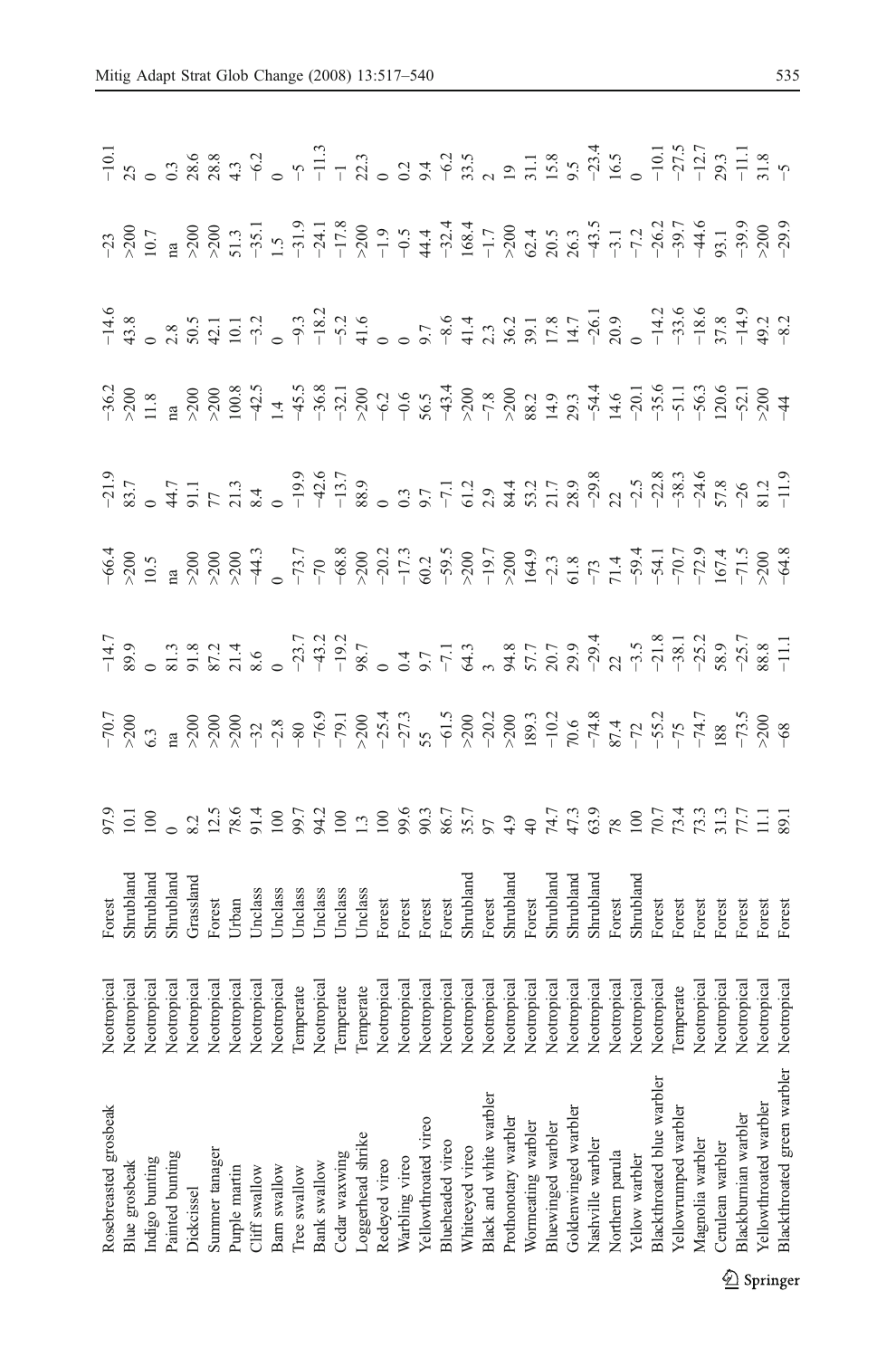| Appendix 1 (continued) |                  |                                                                                                                  |                        |                                                                                                                                                                |                     |                                                                                                                                                                                                                                                                                                                                                                                                                            |                                |                                                                                                                                                                                                                                                                                                                                                |                                          |                  |                     |
|------------------------|------------------|------------------------------------------------------------------------------------------------------------------|------------------------|----------------------------------------------------------------------------------------------------------------------------------------------------------------|---------------------|----------------------------------------------------------------------------------------------------------------------------------------------------------------------------------------------------------------------------------------------------------------------------------------------------------------------------------------------------------------------------------------------------------------------------|--------------------------------|------------------------------------------------------------------------------------------------------------------------------------------------------------------------------------------------------------------------------------------------------------------------------------------------------------------------------------------------|------------------------------------------|------------------|---------------------|
| Species                | Breeding Guild   | Habitat Guild                                                                                                    | Occupancy<br>Current % | HADHI change (%)                                                                                                                                               | Incidence Occupancy | Incidence                                                                                                                                                                                                                                                                                                                                                                                                                  | Occupancy<br>GCM3HI change (%) |                                                                                                                                                                                                                                                                                                                                                | Incidence Occupancy<br>GCM3LO change (%) | PCMLO change (%) | Incidence Occupancy |
| Pine warbler           | orate<br>Temp    | Forest                                                                                                           |                        | 173.8                                                                                                                                                          |                     |                                                                                                                                                                                                                                                                                                                                                                                                                            | 33.1                           |                                                                                                                                                                                                                                                                                                                                                |                                          |                  |                     |
| Prairie warbler        | ropical<br>Neotr | Shrublano                                                                                                        |                        |                                                                                                                                                                |                     | $\begin{array}{l} 118.2\\ 87.5\\ 87.5\\ -9\\ \hline \end{array} \begin{array}{l} 6,6\\ 7\\ 8\\ 7\\ \hline \end{array} \begin{array}{l} 6,6\\ 7\\ 8\\ \hline \end{array} \begin{array}{l} 6,6\\ 7\\ 8\\ \hline \end{array} \begin{array}{l} 6,6\\ 7\\ 8\\ \hline \end{array} \begin{array}{l} 6,6\\ 7\\ 8\\ \hline \end{array} \begin{array}{l} 6,6\\ 7\\ \hline \end{array} \begin{array}{l} 6,6\\ 7\\ \hline \end{array}$ |                                | $\begin{array}{l} 4.8 \\ 19.7 \\ 19.7 \\ -19.7 \\ -19.8 \\ -19.8 \\ -19.8 \\ -19.8 \\ -19.8 \\ -19.8 \\ -19.8 \\ -19.8 \\ -19.8 \\ -19.8 \\ -19.8 \\ -19.8 \\ -19.8 \\ -19.8 \\ -19.8 \\ -19.8 \\ -19.8 \\ -19.8 \\ -19.8 \\ -19.8 \\ -19.8 \\ -19.8 \\ -19.8 \\ -19.8 \\ -19.8 \\ -19.8 \\ -19.8 \\ -19.8 \\ -19.8 \\ -19.8 \\ -19.8 \\ -19.$ |                                          |                  |                     |
| Ovenbird               | ropical<br>Neoti | Forest                                                                                                           |                        | 91.6<br>$-45.0$<br>$-67.9$<br>$-82.4$<br>$-82.4$<br>$-16.7$<br>$-16.7$<br>$-67.3$<br>$-16.7$<br>$-67.3$<br>$-67.3$<br>$-67.3$<br>$-16.7$<br>$-67.3$<br>$-67.3$ |                     |                                                                                                                                                                                                                                                                                                                                                                                                                            |                                |                                                                                                                                                                                                                                                                                                                                                |                                          |                  |                     |
| Northern waterthrush   | ropical<br>Neoti | Forest                                                                                                           |                        |                                                                                                                                                                |                     |                                                                                                                                                                                                                                                                                                                                                                                                                            |                                |                                                                                                                                                                                                                                                                                                                                                |                                          |                  |                     |
| Kentucky warbler       | Neotropical      | Forest                                                                                                           |                        |                                                                                                                                                                |                     |                                                                                                                                                                                                                                                                                                                                                                                                                            |                                |                                                                                                                                                                                                                                                                                                                                                |                                          |                  |                     |
| Mourning warbler       | Neotropica       | Shrubland                                                                                                        |                        |                                                                                                                                                                |                     |                                                                                                                                                                                                                                                                                                                                                                                                                            |                                |                                                                                                                                                                                                                                                                                                                                                |                                          |                  |                     |
| Common yellowthroat    | Neotropical      | Shrubland                                                                                                        |                        |                                                                                                                                                                |                     |                                                                                                                                                                                                                                                                                                                                                                                                                            |                                |                                                                                                                                                                                                                                                                                                                                                |                                          |                  |                     |
| Yellowbreasted chat    | Neotropical      | Shrubland                                                                                                        |                        |                                                                                                                                                                |                     |                                                                                                                                                                                                                                                                                                                                                                                                                            |                                |                                                                                                                                                                                                                                                                                                                                                |                                          |                  |                     |
| Hooded warbler         | Neotropical      |                                                                                                                  |                        |                                                                                                                                                                |                     |                                                                                                                                                                                                                                                                                                                                                                                                                            |                                |                                                                                                                                                                                                                                                                                                                                                |                                          |                  |                     |
| Canada warbler         | Neotropical      |                                                                                                                  |                        |                                                                                                                                                                |                     |                                                                                                                                                                                                                                                                                                                                                                                                                            |                                |                                                                                                                                                                                                                                                                                                                                                |                                          |                  |                     |
| American redstart      | Neotropical      | $\begin{array}{c} \text{Forest} \\ \text{Forest} \\ \text{Forest} \\ \text{Forest} \\ \text{Linear} \end{array}$ |                        |                                                                                                                                                                |                     |                                                                                                                                                                                                                                                                                                                                                                                                                            |                                |                                                                                                                                                                                                                                                                                                                                                |                                          |                  |                     |
| House sparrow          | lent<br>Resid    |                                                                                                                  |                        |                                                                                                                                                                |                     |                                                                                                                                                                                                                                                                                                                                                                                                                            |                                |                                                                                                                                                                                                                                                                                                                                                |                                          |                  |                     |
| Northern mockingbird   | Resident         | Urban                                                                                                            |                        |                                                                                                                                                                |                     |                                                                                                                                                                                                                                                                                                                                                                                                                            |                                |                                                                                                                                                                                                                                                                                                                                                |                                          |                  |                     |
| Gray catbird           | ropical<br>Neotr | Shrubland                                                                                                        |                        | $-47.4$                                                                                                                                                        |                     |                                                                                                                                                                                                                                                                                                                                                                                                                            |                                |                                                                                                                                                                                                                                                                                                                                                |                                          |                  |                     |

Appendix 1 (continued)

 $\underline{\textcircled{\tiny 2}}$  Springer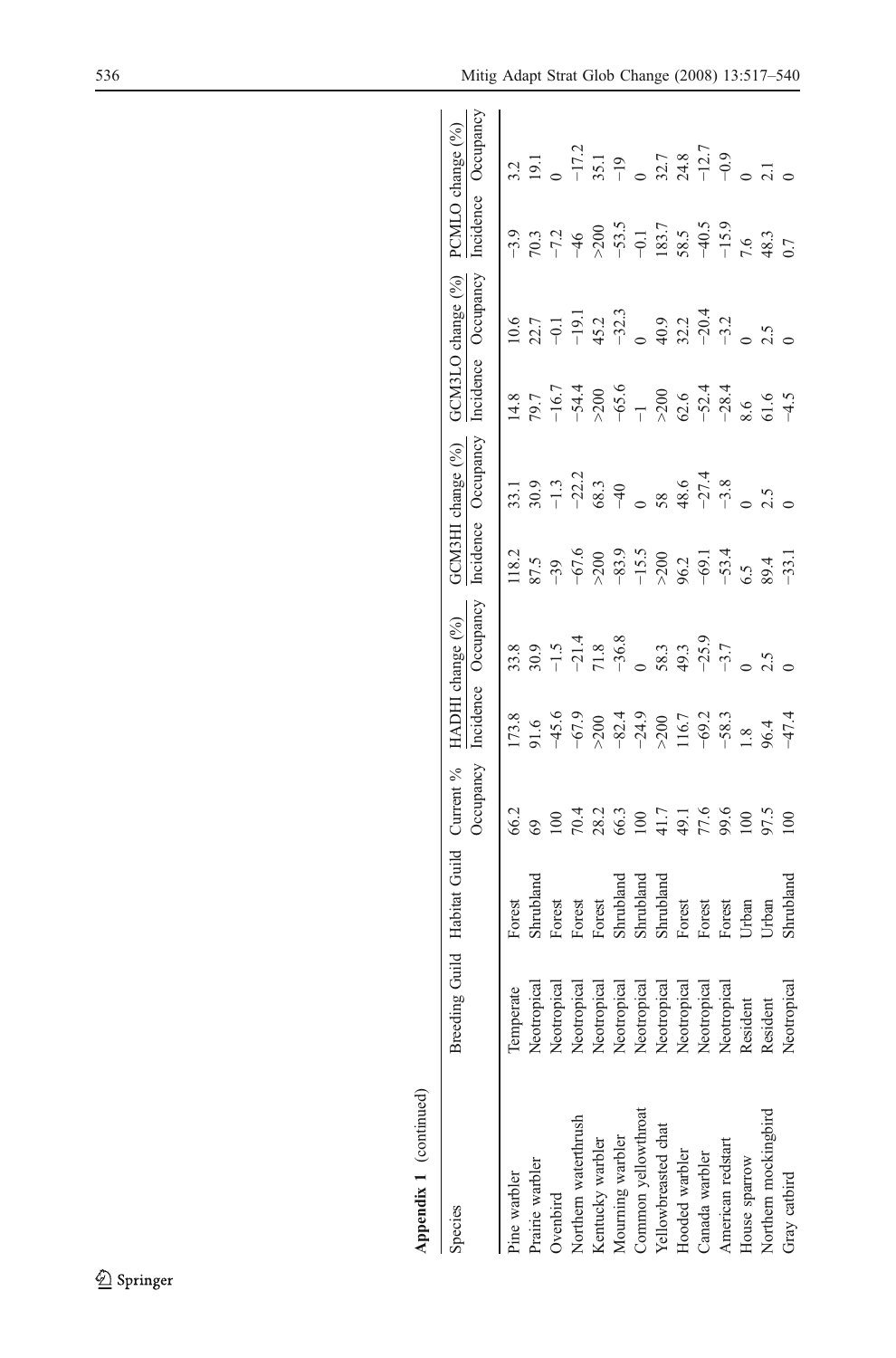| Brown thrasher         |                                                                                                                                                                                                                                                              |                                                                                                                                                                                                                                                                                                                    |  |                                                                                                                                                                                                                                                                                      |  |                                                                                                                                                                                                                                |  |                                                                                                                                                                                                                                                                                                                                                             |
|------------------------|--------------------------------------------------------------------------------------------------------------------------------------------------------------------------------------------------------------------------------------------------------------|--------------------------------------------------------------------------------------------------------------------------------------------------------------------------------------------------------------------------------------------------------------------------------------------------------------------|--|--------------------------------------------------------------------------------------------------------------------------------------------------------------------------------------------------------------------------------------------------------------------------------------|--|--------------------------------------------------------------------------------------------------------------------------------------------------------------------------------------------------------------------------------|--|-------------------------------------------------------------------------------------------------------------------------------------------------------------------------------------------------------------------------------------------------------------------------------------------------------------------------------------------------------------|
| Carolina wren          |                                                                                                                                                                                                                                                              |                                                                                                                                                                                                                                                                                                                    |  |                                                                                                                                                                                                                                                                                      |  |                                                                                                                                                                                                                                |  |                                                                                                                                                                                                                                                                                                                                                             |
| House wren             |                                                                                                                                                                                                                                                              |                                                                                                                                                                                                                                                                                                                    |  |                                                                                                                                                                                                                                                                                      |  |                                                                                                                                                                                                                                |  |                                                                                                                                                                                                                                                                                                                                                             |
| Winter wren            |                                                                                                                                                                                                                                                              |                                                                                                                                                                                                                                                                                                                    |  |                                                                                                                                                                                                                                                                                      |  |                                                                                                                                                                                                                                |  |                                                                                                                                                                                                                                                                                                                                                             |
| Sedge wren             | Temperate<br>Resident<br>Resident<br>Temperate<br>Temperate<br>Temperate<br>Resident<br>Resident<br>Resident<br>Resident<br>Resident<br>Resident<br>Resident<br>Resident<br>Resident<br>Resident<br>Resident<br>Resident<br>Resident<br>Resident<br>Resident | Shrubland<br>Shrubland<br>Shrubland<br>Crosss Rorest<br>Grassland<br>Forest Rorest<br>Rorest<br>Rorest<br>Rorest<br>Rorest<br>Rorest<br>Rorest<br>Rorest<br>Rorest<br>Rorest<br>Rorest<br>Rorest<br>Rorest<br>Rorest<br>Rorest<br>Rorest<br>Rorest<br>Rorest<br>Rorest<br>Rorest<br>Rorest<br>Rorest<br>Rorest<br> |  | $\begin{array}{cccccccccccccc} 0.02 & 0.02 & 0.02 & 0.02 & 0.02 & 0.02 & 0.02 & 0.02 & 0.02 & 0.02 & 0.02 & 0.02 & 0.02 & 0.02 & 0.02 & 0.02 & 0.02 & 0.02 & 0.02 & 0.02 & 0.02 & 0.02 & 0.02 & 0.02 & 0.02 & 0.02 & 0.02 & 0.02 & 0.02 & 0.02 & 0.02 & 0.02 & 0.02 & 0.02 & 0.02 &$ |  | $(3.58)$ $(3.68)$ $(5.78)$ $(5.78)$ $(5.78)$ $(5.78)$ $(5.78)$ $(5.78)$ $(5.78)$ $(5.78)$ $(5.78)$ $(5.78)$ $(5.78)$ $(5.78)$ $(5.78)$ $(5.78)$ $(5.78)$ $(5.78)$ $(5.78)$ $(5.78)$ $(5.78)$ $(5.78)$ $(5.78)$ $(5.78)$ $(5.7$ |  | $\begin{array}{c}\n 0.5333 \\  0.7131 \\  -0.1911 \\  -0.1911 \\  -0.67 \\  -0.074 \\  -0.074 \\  -0.074 \\  -0.074 \\  -0.074 \\  -0.074 \\  -0.074 \\  -0.074 \\  -0.074 \\  -0.074 \\  -0.074 \\  -0.074 \\  -0.074 \\  -0.074 \\  -0.074 \\  -0.074 \\  -0.074 \\  -0.074 \\  -0.074 \\  -0.074 \\  -0.074 \\  -0.074 \\  -0.074 \\  -0.074 \\  -0.074$ |
| drown creeper          |                                                                                                                                                                                                                                                              |                                                                                                                                                                                                                                                                                                                    |  |                                                                                                                                                                                                                                                                                      |  |                                                                                                                                                                                                                                |  |                                                                                                                                                                                                                                                                                                                                                             |
| Whitebreasted nuthatch |                                                                                                                                                                                                                                                              |                                                                                                                                                                                                                                                                                                                    |  |                                                                                                                                                                                                                                                                                      |  |                                                                                                                                                                                                                                |  |                                                                                                                                                                                                                                                                                                                                                             |
| Redbreasted nuthatch   |                                                                                                                                                                                                                                                              |                                                                                                                                                                                                                                                                                                                    |  |                                                                                                                                                                                                                                                                                      |  |                                                                                                                                                                                                                                |  |                                                                                                                                                                                                                                                                                                                                                             |
| Brownheaded nuthatch   |                                                                                                                                                                                                                                                              |                                                                                                                                                                                                                                                                                                                    |  |                                                                                                                                                                                                                                                                                      |  |                                                                                                                                                                                                                                |  |                                                                                                                                                                                                                                                                                                                                                             |
| <b>Lufted</b> titmouse |                                                                                                                                                                                                                                                              |                                                                                                                                                                                                                                                                                                                    |  |                                                                                                                                                                                                                                                                                      |  |                                                                                                                                                                                                                                |  |                                                                                                                                                                                                                                                                                                                                                             |
| Blackcapped chickadee  |                                                                                                                                                                                                                                                              |                                                                                                                                                                                                                                                                                                                    |  |                                                                                                                                                                                                                                                                                      |  |                                                                                                                                                                                                                                |  |                                                                                                                                                                                                                                                                                                                                                             |
| Bluegray gnatcatcher   |                                                                                                                                                                                                                                                              |                                                                                                                                                                                                                                                                                                                    |  |                                                                                                                                                                                                                                                                                      |  |                                                                                                                                                                                                                                |  |                                                                                                                                                                                                                                                                                                                                                             |
| Nood thrush            |                                                                                                                                                                                                                                                              |                                                                                                                                                                                                                                                                                                                    |  |                                                                                                                                                                                                                                                                                      |  |                                                                                                                                                                                                                                |  |                                                                                                                                                                                                                                                                                                                                                             |
| Veery                  |                                                                                                                                                                                                                                                              |                                                                                                                                                                                                                                                                                                                    |  |                                                                                                                                                                                                                                                                                      |  |                                                                                                                                                                                                                                |  |                                                                                                                                                                                                                                                                                                                                                             |
| swainsons thrush       |                                                                                                                                                                                                                                                              |                                                                                                                                                                                                                                                                                                                    |  |                                                                                                                                                                                                                                                                                      |  |                                                                                                                                                                                                                                |  |                                                                                                                                                                                                                                                                                                                                                             |
| Hermit thrush          |                                                                                                                                                                                                                                                              |                                                                                                                                                                                                                                                                                                                    |  |                                                                                                                                                                                                                                                                                      |  |                                                                                                                                                                                                                                |  |                                                                                                                                                                                                                                                                                                                                                             |
| American robin         |                                                                                                                                                                                                                                                              |                                                                                                                                                                                                                                                                                                                    |  |                                                                                                                                                                                                                                                                                      |  |                                                                                                                                                                                                                                |  |                                                                                                                                                                                                                                                                                                                                                             |
|                        |                                                                                                                                                                                                                                                              |                                                                                                                                                                                                                                                                                                                    |  |                                                                                                                                                                                                                                                                                      |  |                                                                                                                                                                                                                                |  |                                                                                                                                                                                                                                                                                                                                                             |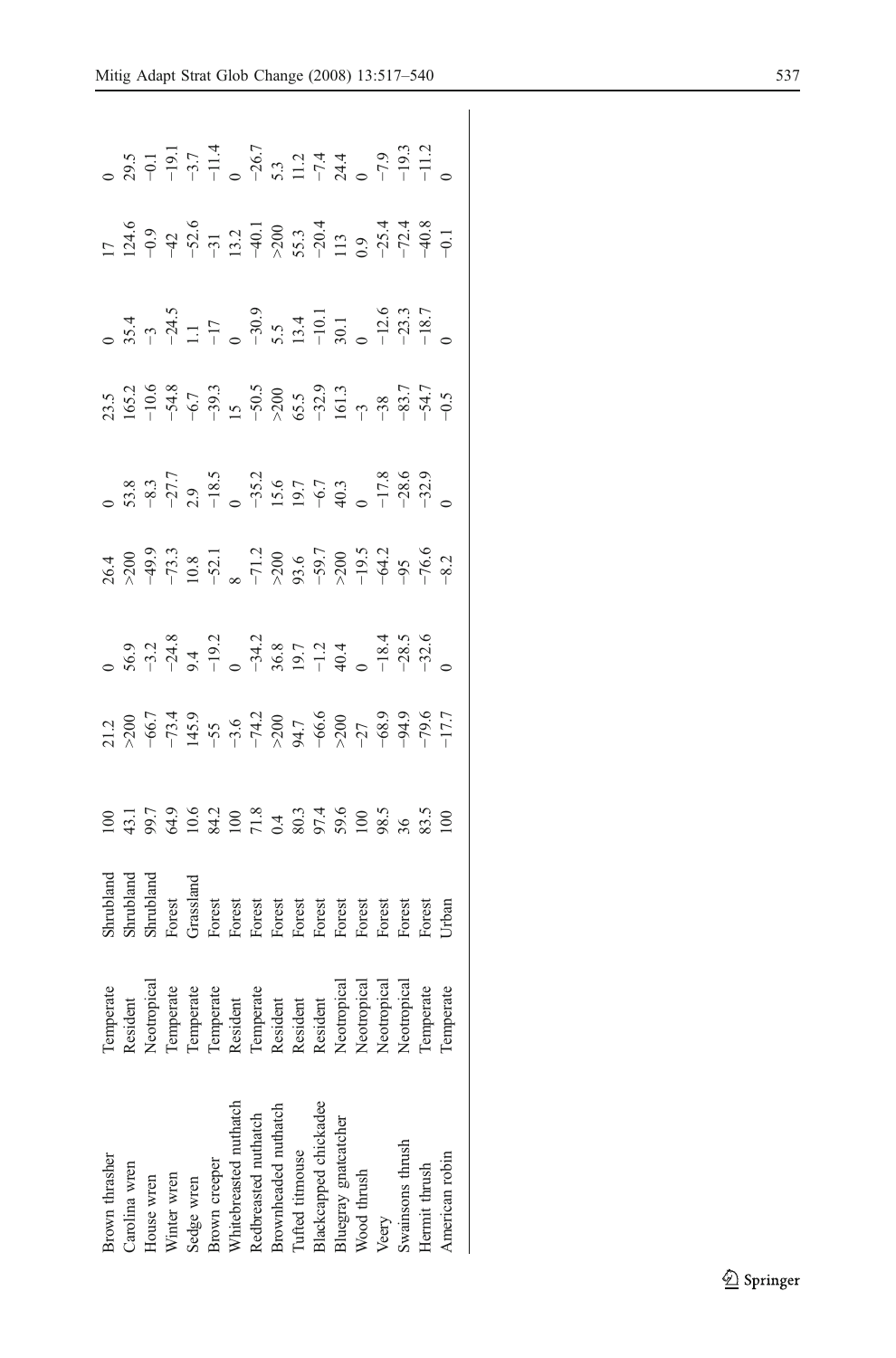# <span id="page-21-0"></span>**References**

- Ashton AD, Donnelly, JP, Evans, RL (2007) A discussion of the potential impacts of climate change on the shorelines of the Northeastern USA. Mitig Adapt Strat (this issue)
- Batzer DP, Wissinger SA (1996) Ecology of insect communities in nontidal wetlands. Annu Rev Entomol 41:75–100
- Both C, Bouwhuis S, Lessells CM et al (2006) Climate change and population declines in a long-distance migratory bird. Nature 441:81–83
- Botkin DB, Janak JF, Wallis JR (1972) Some ecological consequences of a computer model of forest growth. J Ecol 60:849–872
- Bradley NL, Leopold AC, Ross J et al (1999) Phenological changes reflect climate changes in Wisconsin. Proc Natl Acad Sci USA 96:9701–9704
- Breiman L (2001) Random forests. Mach Learn 45:5–32
- Brown JL, Li SH, Bhagabati N (1999) Long-term trend toward earlier breeding in an American bird: a response to global warming? Proc Nat Acad Sci USA 96:5565–5569
- Cogbill CV, White PS (1991) The latitude–elevation relationship for spruce-fir forest and treeline along the Appalachian Mountain chain. Vegetatio 94:153–175
- Dale VH, Gardner RH, Deangelis DL et al (1991) Elevation-mediated effects of balsam woolly adelgid on southern Appalachian spruce-fir forests. Canad J For Res 21:1639–1648
- Delworth TL, Broccoli AJ, Rosati A et al (2005) GFDL's CM2 global coupled climate models. Part 1: Formulation and simulation characteristics. J Clim 19:643–674
- Desgranges J-L, Ingram J, Drolet B et al (2006) Modelling wetland bird response to water level changes in the Lake Ontario – St. Lawrence River Hydrosystem. Env Mon Assess 113:329–365
- Donovan TM, Thompson FR III, Faaborg J et al (1995) Reproductive success of migratory birds in habitat sources and sinks. Conserv Biol 9:1380–1395
- Doran PJ (2003) Intraspecific spatial variation in bird abundance: patterns and processes. Dissertation. Dartmouth College, Hanover, New Hampshire
- Elkins N (1988) Weather and bird behavior. T & AD Poyser, Calton
- Environmental Systems Research Institute (ESRI) (2005) ArcMap GIS, ver. 9.1. Environmental Systems Research Institute, Inc., Redlands, California
- Foss CR, Richards T, Evans D et al (1994) Atlas of breeding birds in New Hampshire. Chalford Publishing, Dover, New Hampshire
- Galbraith H, Jones R, Park R et al (2002) Global climate change and sea level rise: potential losses of intertidal habitat for shorebirds. Waterbirds 25:173–183
- Grant PR, Grant BR (1995) Predicting microevolutionary responses to directional selection on heritable variation. Evolution 49:241–251
- Hale SR (2006) Using satellite imagery to model and map the distribution and abundance of Bicknell's thrush (Catharus bicknelli). Auk 123:1038–1051
- Hamburg SP, Cogbill CV (1988) Historical decline of red spruce populations and climatic warming. Nature 331:428–431
- Hanski I (1992) Inferences from ecological incidence functions. Amer Nat 139:57–62
- Hayhoe K, Wake C, Bradbury J et al (2007) Past and future changes in climate and hydrological indicators in the U.S. Northeast. Clim Dyn 28:381–407
- Hodkinson ID (2005) Terrestrial insects along elevation gradients: species and community responses to altitude. Biol Rev 80:489–513
- Holmes RT, Sherry TW (2001) Thirty-year bird population trends in an unfragmented temperate deciduous forest: importance of habitat change. Auk 118:589–610
- Holmes RT, Rodenhouse NL, Sillett TS (2005) Black-throated blue warbler (Dendroica caerulescens). In: Pool A (ed) The birds of North America Online [http://bna.birds.cornell.edu/BNA/account/Black](http://bna.birds.cornell.edu/BNA/account/Black-throated_Blue_Warbler/)[throated\\_Blue\\_Warbler/](http://bna.birds.cornell.edu/BNA/account/Black-throated_Blue_Warbler/)
- Iverson LR, Prasad AM, Matthews S (2007) Potential changes in suitable habitat for 134 tree species in the northeastern USA. Mitig Adapt Strat (this issue)
- Jacobson GL Jr, Webb T III, Grimm EC (1987) Patterns and rates of vegetation change during the deglaciation of eastern North America. In: Ruddiman WF, Wright HE Jr (eds) North America and adjacent oceans during the last deglaciation. Geol Soc Amer, Boulder, pp 277–288
- Johnston RF, Selander RK (1971) Evolution in the house sparrow. II. Adaptive differentiation in North American populations. Evolution 25:1–28
- Kimball KD, Weihrauch DM (2000) Alpine vegetation communities and the alpine-treeline ecotone boundary in New England as biomonitors for climate change. In: McCool SF, Cole DM, Borrie WT,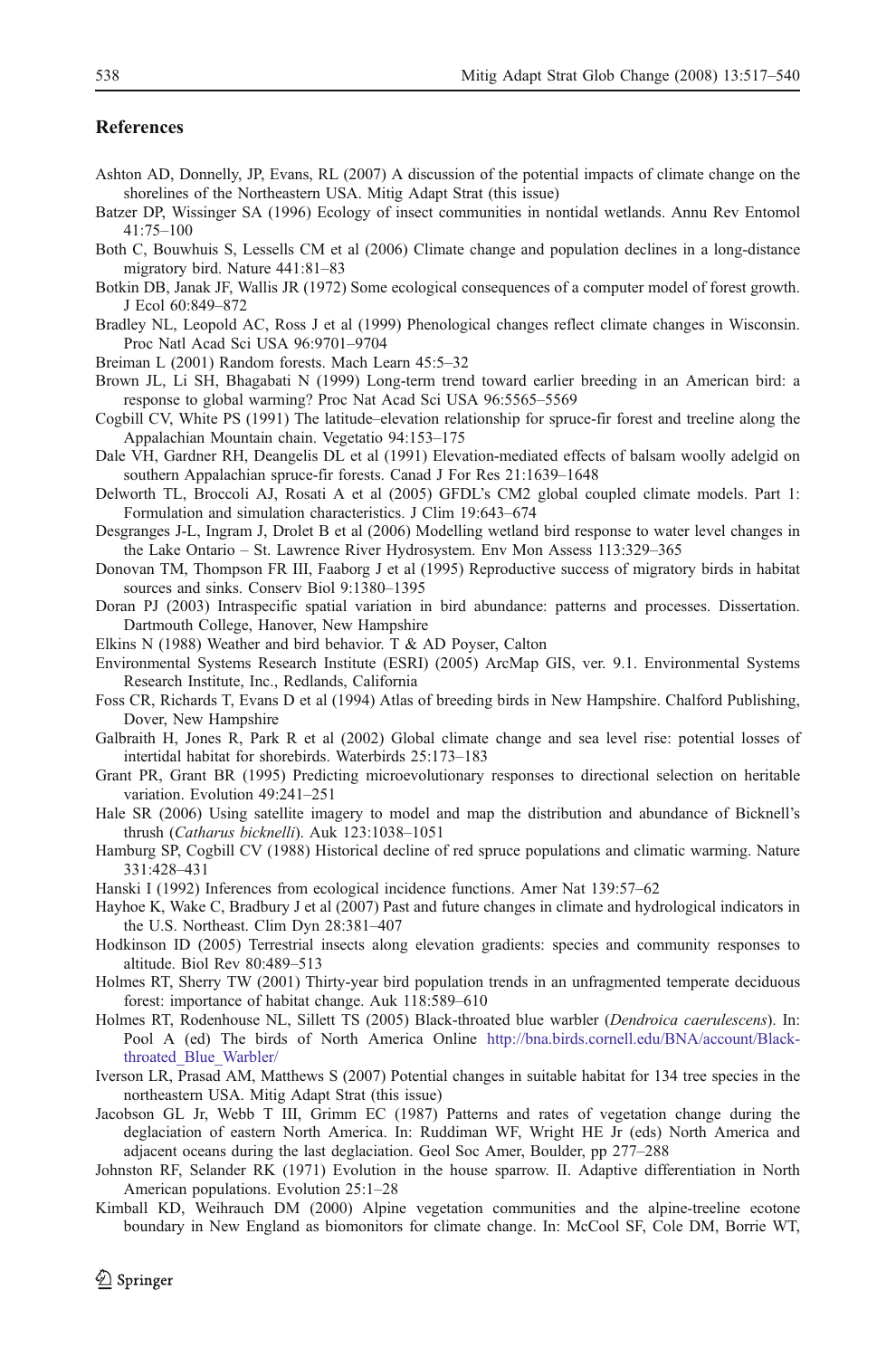<span id="page-22-0"></span>O'Loughlin J (eds) USDA Forest Service Proceedings RMRS-P-15-VOL-3. Rocky Mountain Research Station, Ogden, Utah, pp 93–101

- Kullman L (2001) 20th century climate warming and tree-limit rise in the southern Scandes of Sweden. Ambio 30:72–80
- Lambert JD, McFarland KP (2004) Projecting effects of climate change on Bicknell's thrush habitat in the northeastern United States. VINS Technical Report 04-2. Vermont Institute of Natural Science, Woodstock, Vermont
- Lambert JD, McFarland KP, Rimmer CC et al (2005) A practical model of Bicknell's thrush distribution in the northeastern United States. Wilson Bull 117:1–11
- Laughlin SB, Kibbe DP (1985) The atlas of breeding birds of Vermont. University Press of New England, Hanover, New Hampshire
- Lee TD, Barrett JP, Hartman B (2005) Elevation, substrate, and the potential for climate-induced tree migration in the White Mountains, New Hampshire, USA. Forest Ecol Manag 212:75–91
- Matthews S, O'Connor RJ, Iverson LR et al (2004) Atlas of climate change effects in 150 bird species of the Eastern United States. GTR-NE-318
- McPeek MA, Rodenhouse NL, Holmes RT et al (2001) A general model of site-dependent population regulation: population-level regulation without individual-level interactions. Oikos 94:417–424
- Miller NG, Spear RW (1999) Late-quaternary history of the alpine flora of the New Hampshire White Mountains. Geogr Phys Quater 53:137–157
- Nagy LR, Holmes RT (2005) Food limits annual fecundity of a migratory songbird: an experimental study. Ecology 86:675–681
- Nakićenović N, Davidson O, Davis G et al (2000) IPCC special report on emissions scenarios. Cambridge, New York, NY
- Neelin JD, Münnich M, Su H et al (2006) Tropical drying trends in global warming models and observations. PNAS 103:6110–6115
- Newton I (1998) Population limitation in birds. Academic, San Diego, CA
- O'Connor RJ, Jones MT, White D et al (1996) Spatial partitioning of environmental correlates of avian biodiversity in the conterminous United States. Biodivers Lett 3:97–110
- Ollinger SV, Aber JD, Federer CA et al (1995) Modeling the physical and chemical climatic variables across the northeastern U.S. for a Geographic Information System. USDA Forest Service General Technical Report NE-191
- Picman J (1988) Experimental study of predation on eggs of ground-nesting birds: effects of habitat and nest distribution. Condor 90:124–131
- Pope VD, Gallani ML, Rowntree PR et al (2000) The impact of new physical parameterizations in the Hadley Centre climate model-HadCM3. Clim Dyn 16:123–146
- Prasad AM, Iverson LR (2006) Newer classification and regression tree techniques: bagging and random forests for ecological prediction. Ecosystems 9:181–199
- Pulido F, Berthold P (2004) Miroevolutionary response to climate change. Adv Ecol Res 35:151–183
- Reitsma LR, Holmes RT, Sherry TW (1990) Effects of removal of red squirrels (Tamiasciurus hudsonicus) and Eastern chipmunks (Tamias striatus) on nest predation in a northern hardwoods forest: an experiment with artificial nests. Oikos 57:375–380
- Rich TD, Beardmore CJ, Berlanga H et al (2004) Partners in flight North American landbird conservation plan. Cornell Lab of Ornithology, Ithaca, New York
- Richardson AD, Lee X, Friedland AJ (2004) Microclimatology of treeline spruce-fir forests in mountains of the northeastern United States. Agric For Meteorol 125:53–66
- Rimmer CC, McFarland KP, Ellison WG et al (2001) Bicknells thrush (Catharus bicknelli) In: Pool A (ed) The Birds of North America Online [http://bna.birds.cornell.edu/BNA/account/Bicknell](http://bna.birds.cornell.edu/BNA/account/Bicknells_Thrush/)'s\_Thrush/
- Rodenhouse NL (1992) Potential effects of climatic change on migrant landbirds. Conserv Biol 6:263–272
- Rodenhouse NL, Holmes RT (1992) Results of experimental and natural food reductions for breeding blackthroated blue warblers. Ecology 73:357–372
- Rodenhouse NL, Sherry TW, Holmes RT (1997) Site-dependent regulation of population size: a new synthesis. Ecology 78:2025–2042
- Rodenhouse NL, Sillett TS, Doran PJ et al (2003) Multiple density-dependence mechanisms regulate a migratory bird population during the breeding season. Proc R Soc Lond B 270:2105–2110
- Rodenhouse NL, Christenson LM, Parry D, Green LE (2007) Climate change effects on native fauna of Northeastern Forests. Can J For Res (in press)
- Root T (1988) Environmental factors associated with avian distributional boundaries. J Biogeogr 15:489– 505
- Roth RR, Johnson RK (1993) Long-term dynamics of a wood thrush population breeding in a forest fragment. Auk 110:37–48